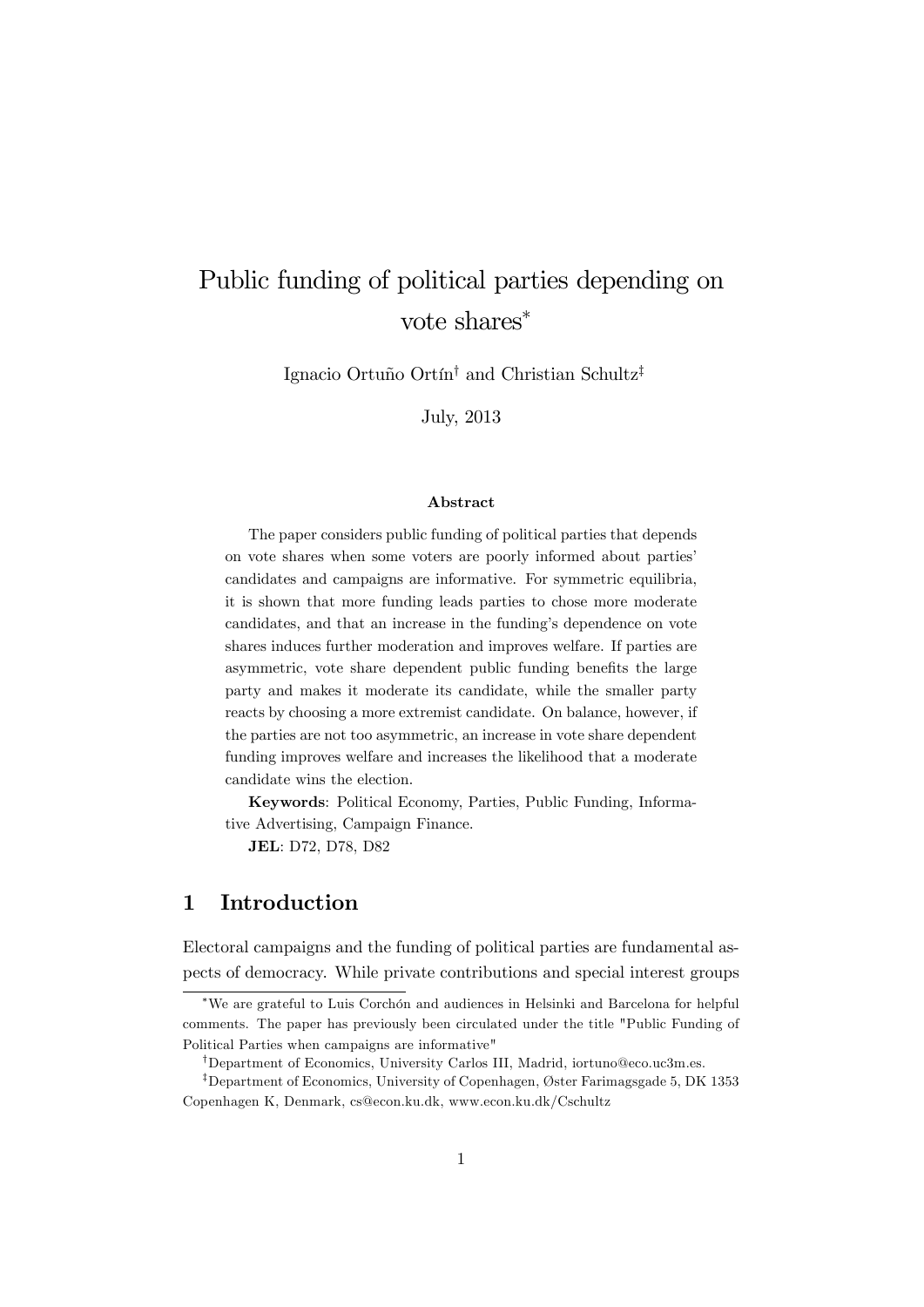have been the focus of much recent research most countries fund parties with significant amounts of public money and in many countries this funding is related to how parties fare at elections. The International Institute for Democracy and Electoral Assistance (IDEA) database (Idea, 2008) lists 83 countries with some kind of public funding, in 69 it is related to how parties perform at elections. In 23 out of 25 Western European countries, parties receive public funding. The finer details vary, funding may depend on current representation in the legislature, or votes at current or previous elections. The purpose of the funding is election campaign activities (44 countries), general party administration (28 countries), while funds are not earmarked in 19 countries and in 8 countries the purpose is "other". In Denmark, for example, one vote gives 29.50 Danish kroner (2013 figure, pproximately \$4 EUR or 5 USD) per year. Bille (1997) notes that public funding increased dramatically in the nineties. He finds that it accounts for  $48-98\%$  of major Danish parties' income. The last published accounts from 2011 (an election year) show that in 2011 public funding accounted for  $12\n-76\%$  of the income of Danish parties represented in parliament<sup>1</sup>. Mair (1994) finds that in many European countries public finance is at least as important for political parties as private finance is.

In this paper we investigate the effect of such funding systems. We provide a model of rational behavior, where ideological parties receive public funding according to their vote share, which they can choose to spend on electoral campaigns or the party organization more broadly. Voters are rational and ideologically motivated, and campaigns inform parts of the electorate about the ideological stance of the candidates. Uninformed voters try to infer whatever information is contained in the fact that they remain uninformed. We show that in symmetric equilibria a public funding system furthers candidate moderation and it does more so, the more funding depends on the vote share. Thus, the exact way the public funding is given out is crucial for how it works. There is a *campaign-multiplier effect*. We show that such a funding system enhances welfare, in fact in symmetric equilibria it is weakly Pareto improving.

These results are derived assuming that the parties are in a symmetric situation, i.e., they are equally large and have access to an equally efficient campaign technology. However, it has been argued that public funding

<sup>&</sup>lt;sup>1</sup>See the Danish Parliament's homepage  $(2013)$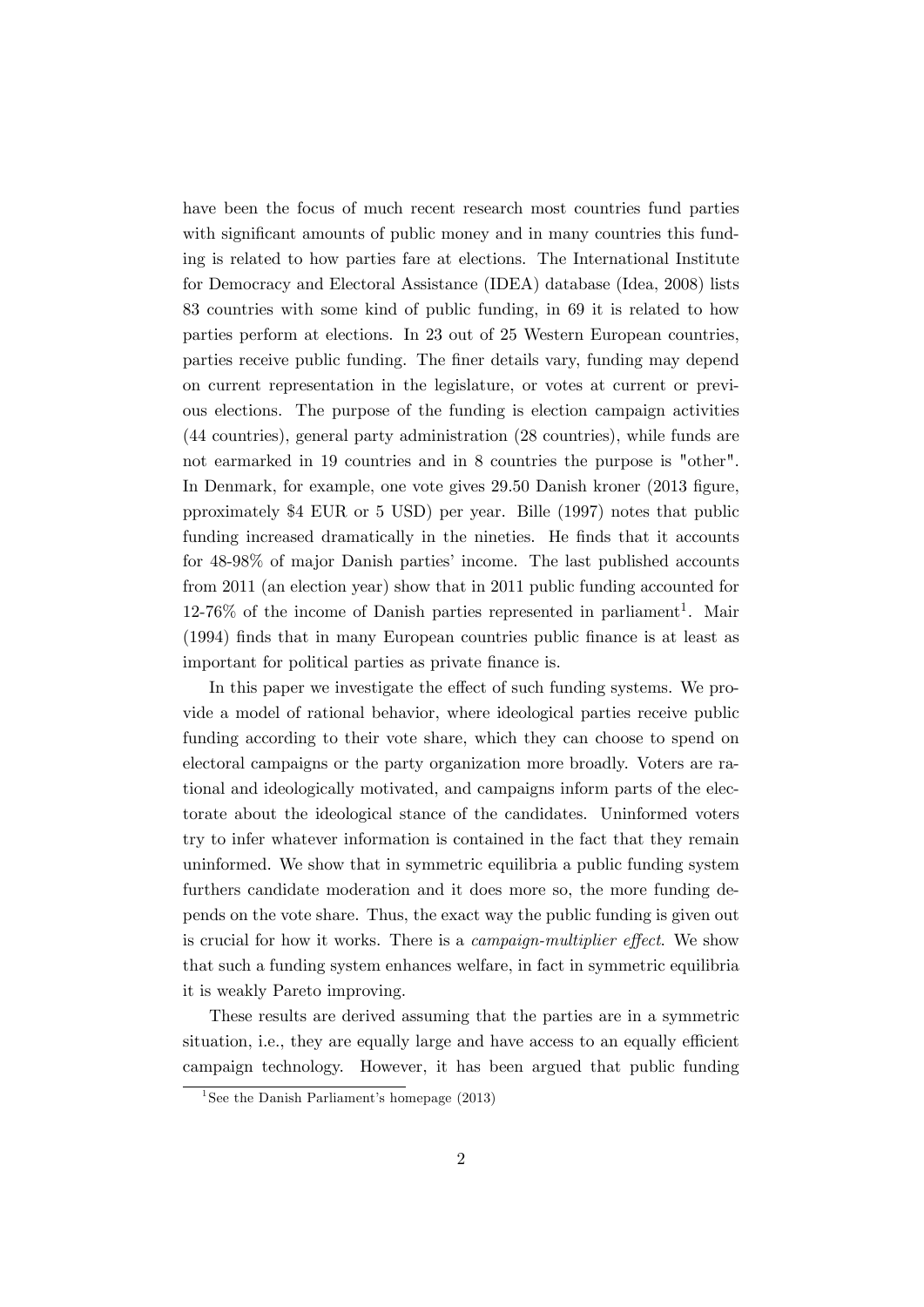depending on the parties' vote shares is unfair since large parties are advantaged by receiving larger monetary benefits<sup>2</sup>. The asymmetric case is therefore of interest. But the asymmetric case cannot be solved analytically and we must rely on numerical simulations. While public funding depending on vote shares indeed benefits the large party, more funding benefits voters at large, and total welfare increases as long as the asymmetry is not too pronounced. We consider two kinds of asymmetries, one where a party is advantaged by having more partisans than the other party, and one where one party has access to a more efficient information technology. This could be because media are politically slanted, the party has better access to media or has a more efficient party organization. Whatever the reason, the examples reveal that increasing the share of public funding depending on vote shares benefits the advantaged party: its probability of winning the election increases. However, it also makes the party moderate its policy. Since it is more efficient at informing the electorate (and its larger share of the public funds makes it possible to inform even more), the benefits from moderation are larger. The disadvantaged party, on the other hand, reacts optimally by choosing a more extremist strategy. Its likelihood of winning the election becomes small, voters are poorly informed about its candidate, and then it is better to go with a more extremist strategy. Unless the parties are very asymmetric, total welfare for voters increases when funding becomes more dependent on vote shares as voters benefit from the moderation of the large party, who wins the election with a high probability. When, however, the parties are in a very asymmetric situation, the welfare effect may be negative, as the large party is then already very moderate. Extra funds given to it then makes for almost no further moderation, while the small party becomes more extremist. On balance, this may worsen welfare.

When public funding depends on the vote share, the funding is given to parties after the vote share is realized, i.e. after the election. In reality, however, parties are often indebted before elections, so they are able to spend (some of) the expected revenue from public funding before the election. We assume that the parties have access to a perfect credit market, so that they can spend the public funding on campaigns before the election, even though the funds are received after the election.

 $2^2$ See for instance the Electoral Reform Green Paper of the Commonwealth of Australia, Commonwealth of Australia  $(2008)$ , pp 33 ff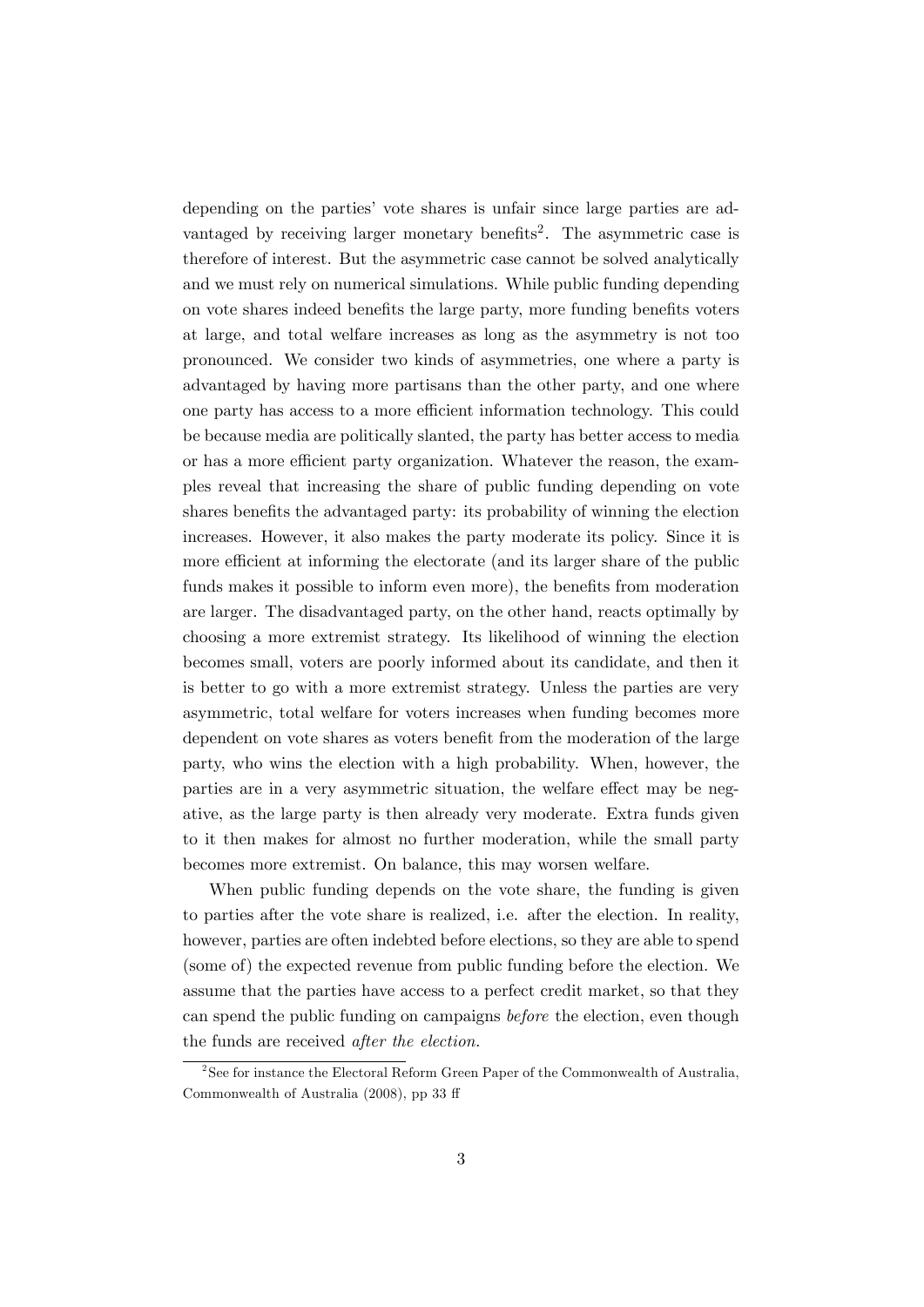In our model, campaigns inform voters and this affects their voting. There is substantial empirical evidence to support the hypothesis that electoral campaigns affect voting, see e.g. Holbrook (1996). Evidently one may discuss how rational voters are. Nevertheless, starting with the famous panel study by Lazarsfeld, Berelston and Gaudet (1944) substantial evidence has also been collected showing that campaigns convey information to the voters. Alvarez  $(1998)$  finds (p 172) that "there are substantial reductions in voter uncertainty of the positions of the candidates during the campaign that are directly related to the flow of information". Ansolabehere and Iyengar  $(1995, p42)$  note that "exposure to advertising makes voters much more likely to refer to issues as reasons for supporting or opposing a candidate". Popkin (1991) stresses that campaigns convey information about candidate positions. Similarly, Brians and Wattenberg  $(1996, p 172)$  find that "citizens recalling political advertising have the most accurate knowledge of the candidates' issue positions". Just, Crigler and Wallach (1990) report experiments showing that political ad viewing convey more accurate candidate issue positions than televised debates. Although a lot of campaigning is done through advertisements, direct mail, telephone calls and canvassing, the ways campaigns work are manifold. Gelman and King (1993) stress the role of media. Holbrook (1996) argues that mediaís coverage of the campaigns is mostly about campaign events (conventions, debates etc.). Holbrok (1996) answers his title "Do campaigns matter?", with a resounding "yes", both for the electorates' information and voting. In this paper we take the viewpoint that voters are as rational as traditional economic agents and explore the consequences of public funding in such an environment.

The theoretical literature dealing with the effects of public funding is scarce but an interesting discussion is provided by the Electoral Reform Green Paper of the Commonwealth of Australia, Commonwealth of Australia (2008). The most closely related paper to our paper is Ortuno-Ortin and Schultz (2005) where we study public funding of political parties in a model where some voters are not rational and not interested in policies, but are impressionable in the sense of Baron (1994) (see also McKelvey and Ordeshok, 1987): Their vote is affected by campaigns with no informational content. In such an environment public funding of political parties leads to policy convergence and this convergence is more pronounced when funds depend on vote shares. However, the result depends on the presence of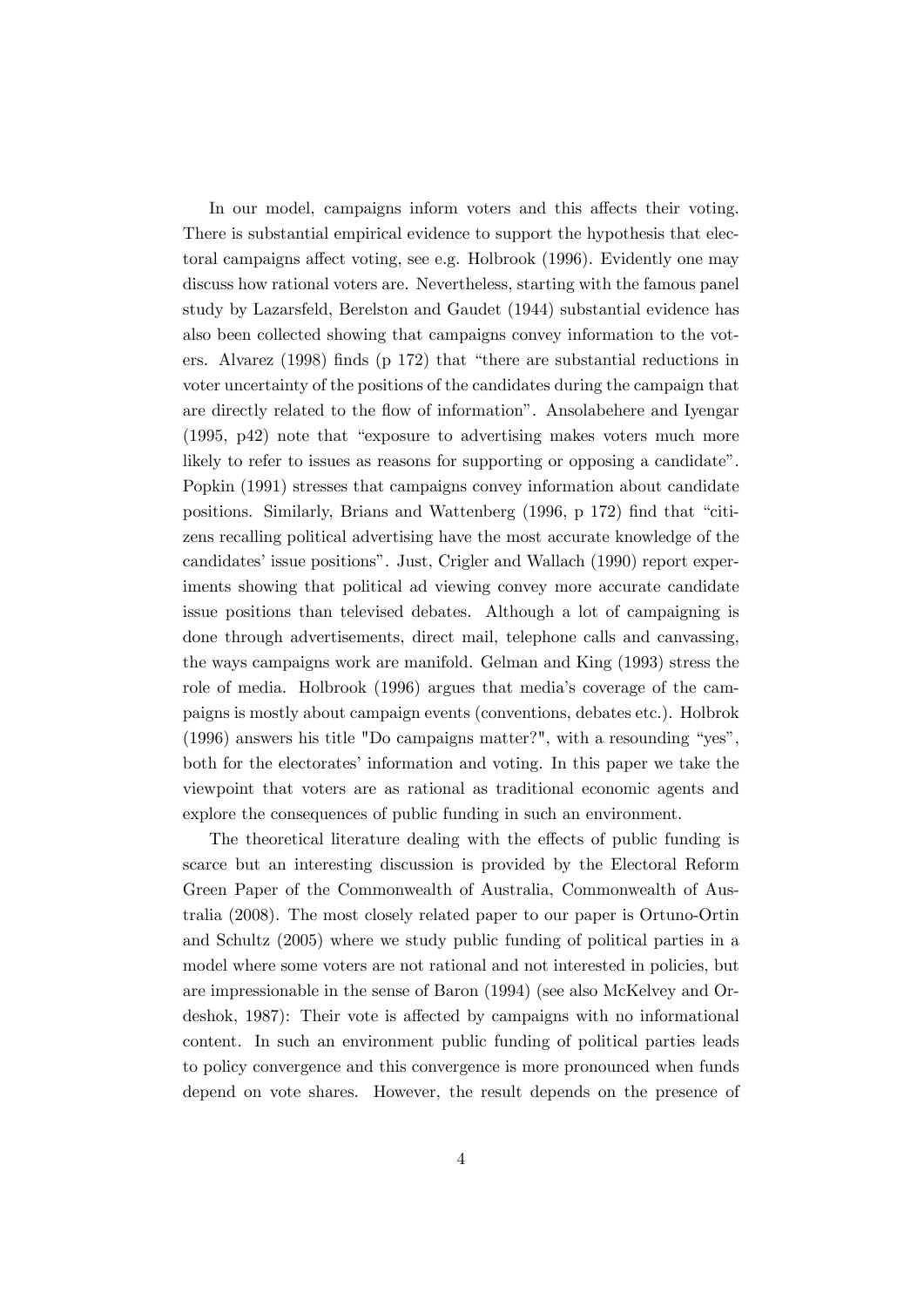the irrational, impressionable voters who do not maximize utility but just vote according to campaign expenditure and welfare analysis is therefore not possible. In the present paper all agents are described as rational policy motivated agents, which enables us to perform a proper welfare analysis.

The paper uses the framework of Coate (2004a) as a basis for analyzing public funding. Coate considers the case where parties receive contributions from partisan interest groups and shows that a limit on contributions reduces expected campaign spending, but it also decreases the likelihood that parties will select moderate candidates. Contribution limits therefore benefit extremist lobby groups and hurt moderate voters. Galeotti and Mattozzi  $(2011)$  introduces social networks in Coate's model and investigate the effect on political campaigning. Unlike us, Coate and Galeotti and Mattozzi only consider symmetric parties.

Baron (1994) considers lobbying in a model where some voters are impressionable and parties get campaign Önance from extreme lobby groups. Parties' policies do therefore not converge to the median voter's preferred policy. The introduction of public funding (as a lump-sum, and independent of vote-share), mitigates the power of interest groups and the parties policies become less polarized. Contrary to Baron, our argument does not depend on public funding mitigating lobby groups' power and non-rational voters. Roemer (2006) presents a model with both informed and impressionable voters, where informed citizens endogenously choose party membership. Campaigns persuade impressionable voters. He compares several funding systems, among which are purely private funding and matching funds, but he does not consider public funding depending on vote shares. Ashworth  $(2006)$  studies the effect of incumbency advantages in fund-raising. He finds that public matching funds improve welfare in districts where parties campaign in the absence of matching funds and reduces welfare in other districts.

Special interest groups donations to political parties when the funds are used for informative campaigns are considered in a number of papers, see e.g. Austen-Smith (1987), Prat (2002), Potters, Sloof and Van Winden  $(1997)$  and Coate  $(2004b)$ . Schultz  $(2007)$  considers the effect of informative campaigns on redistribution among different groups in society.

The organization of the paper is as follows: Section 2 presents the basic model. Section 3 introduces the public funding system, and Section 4 discusses voters information and beliefs, Section 5 concerns partiesícandidate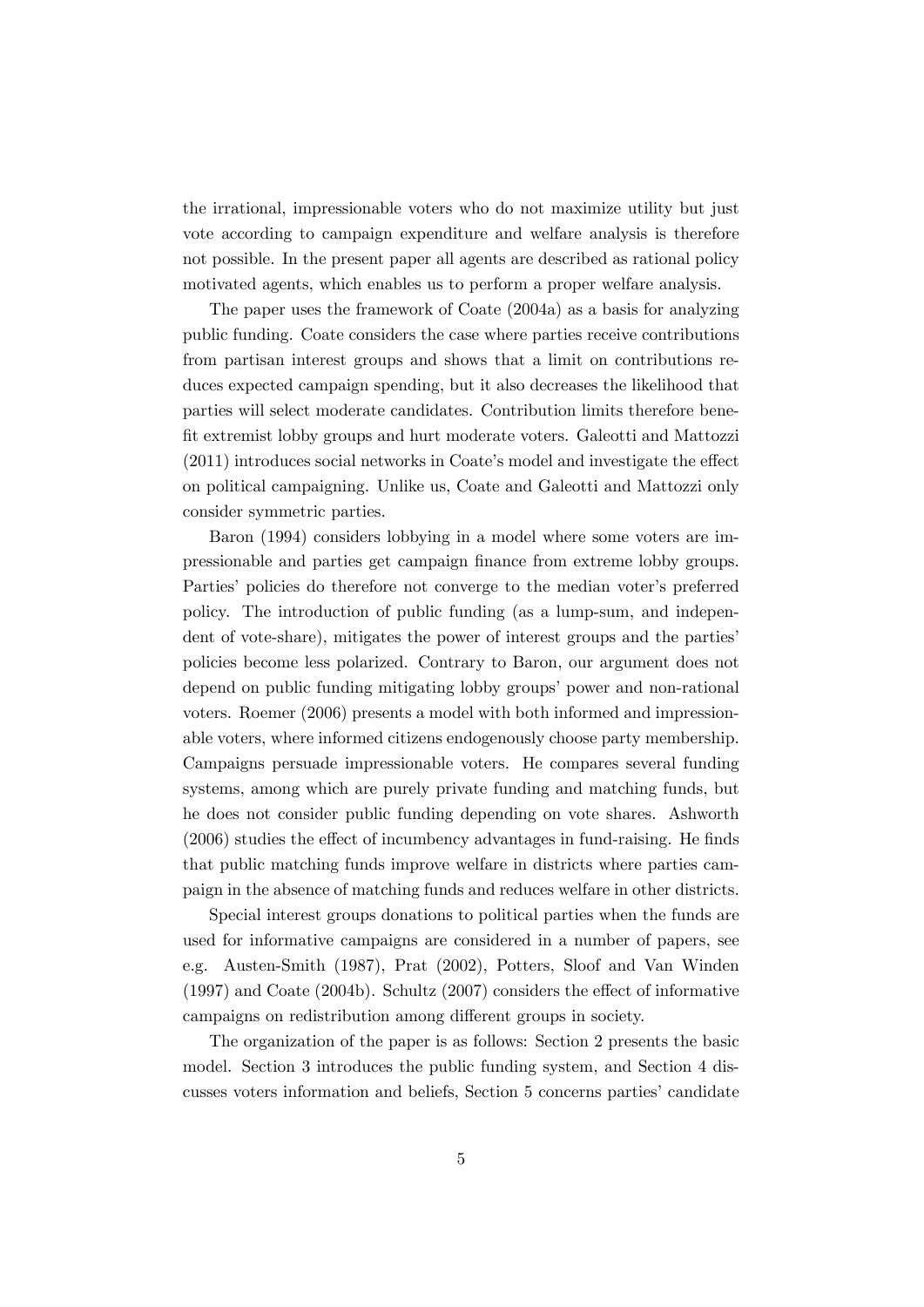selection. Section 6 analyses the effects of the public funding system. Asymmetries are considered in Section 7. A few concluding remarks are contained in Section 8. A few proofs are relegated to an Appendix.

## 2 Model

The basic set up follows Coate's (2004b) model of political competition among parties with private campaign contributions. If a candidate with ideology  $y$  is elected, a voter with ideology  $x$  gets utility

$$
u(y; x) = -|y - x|.
$$
 (1)

We can interpret this as voters' utility directly depends on the candidate's ideology or alternatively that a candidate cannot commit to a particular policy before the election, so she will choose a policy equal to her bliss point if elected. There is a continuum of voters, divided into partisans and swing voters. Partisans vote for their party regardless of what the party does, leftists for party  $L$  and rightists for party  $R$ . Leftists have ideologies uniformly distributed on  $[0, d]$  and rightists have ideologies uniformly distributed on  $[1 - d, 1]$ . There are equally many partisans supporting each party, so the election is decided by the swing voters. Swing voters are uniformly distributed on the interval  $[\mu - \tau, \mu + \tau]$ , which is in between d and  $1 - d$ . Swing voters ideologies are ex ante uncertain:  $\mu$  is the realization of a random variable uniformly distributed on  $[1/2 - \varepsilon, 1/2 + \varepsilon]$ . We assume that

$$
\varepsilon \le 1/2 - \tau - d,\tag{2}
$$

so that the swing voters' ideologies are in between those of the partisans. We also assume that

$$
\tau \ge \varepsilon + d/4. \tag{3}
$$

This latter assumption will ensure that the ideologies of swing voters are sufficiently different, so that for all realizations of uncertainty, there is a swing voter who is indifferent between the two parties. Hence, no party will receive all votes from the swing voters. Let  $\eta$ ,  $0 < \eta < 1$ , denote the fraction of the population who are swing voters.

The parties' members are partisans and we assume that the distribution of members' ideologies is the same as the partisans'. Each party chooses among its members a candidate, who runs at the election. We imagine a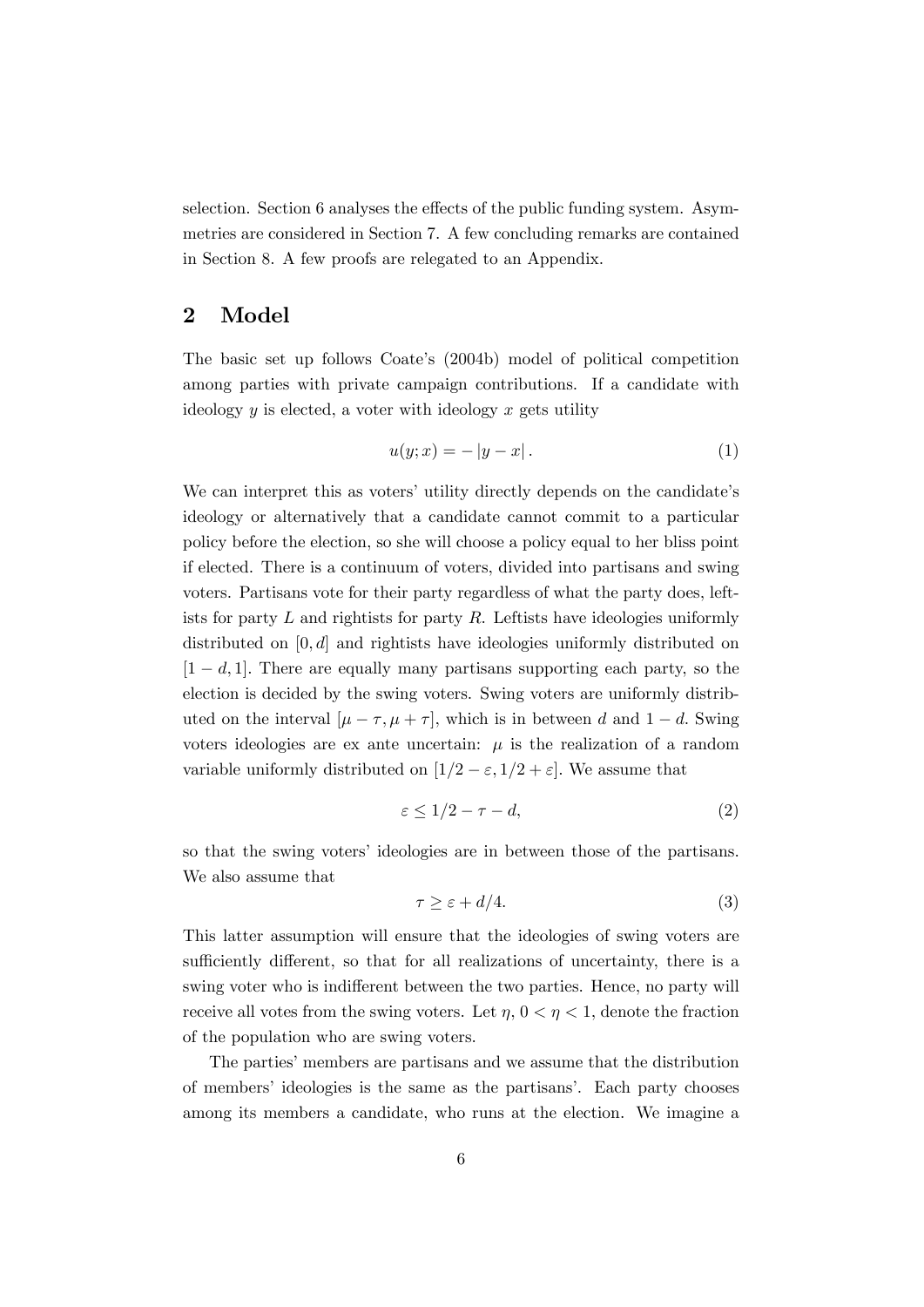party deciding on its candidate by a vote among the members, so the median member will be decisive. This member will never choose a more extreme candidate than herself, but may want to choose a more moderate candidate in order to increase the chance that the party wins the election. To simplify matters, we assume that a party can choose among two candidates only: The median member  $(d/2$  for party L) and the most moderate member (d) for party  $L$ <sup>3</sup>.

Swing voters are ex ante uninformed about the parties' choice of candidates but can learn through campaigns. If a party spends c on its campaign, a fraction  $\phi(c)$  of the voters learn about its candidate. Parties can inform about the ideology of their own candidate only and they have to do so truthfully. An interpretation is that a candidate has a track record from his political life, e.g. a voting history in the legislature, and a party can advertise this. Parties cannot target their campaigns to particular groups of voters, so that the probability that a voter becomes informed is independent of her ideology<sup>4</sup> . One can imagine that a party advertises on television or in magazines, and that only those voters who happen to see its advertising will learn about its candidate. Some voters, however, might well become informed regardless of whether they see advertisements or not. They may read newspapers, listen to radio stations or the news on television. This could easily be included in the following, but in order to simplify the exposition we will disregard it and assume that the campaign technology is given by

$$
\phi(c) = \frac{c}{c + \alpha},\tag{4}
$$

where  $\alpha > 0$  reflects the costliness of the campaign technology. The smaller is  $\alpha$  the more efficient are campaigns in reaching a large fraction of the voters.

Parties' campaign finance come from public funding. The funds depend on the vote-share obtained in the election and are therefore available after the election. If a party wishes to spend the funds on campaigns before the election it must either take a loan or spend money received in the previous election. We assume that the parties have access to a perfect credit market, where they can raise loans to be repaid by the funds earned in the election.

<sup>&</sup>lt;sup>3</sup>Coate shows that in his model parties will in fact end up choosing among two types of candidates only in equilibrium even though they can choose among all members.

<sup>&</sup>lt;sup>4</sup>See Galeotti and Mattozzi (2011) for an interesting extension of Coate's model, where voters share information among likeminded and parties can target their campaigns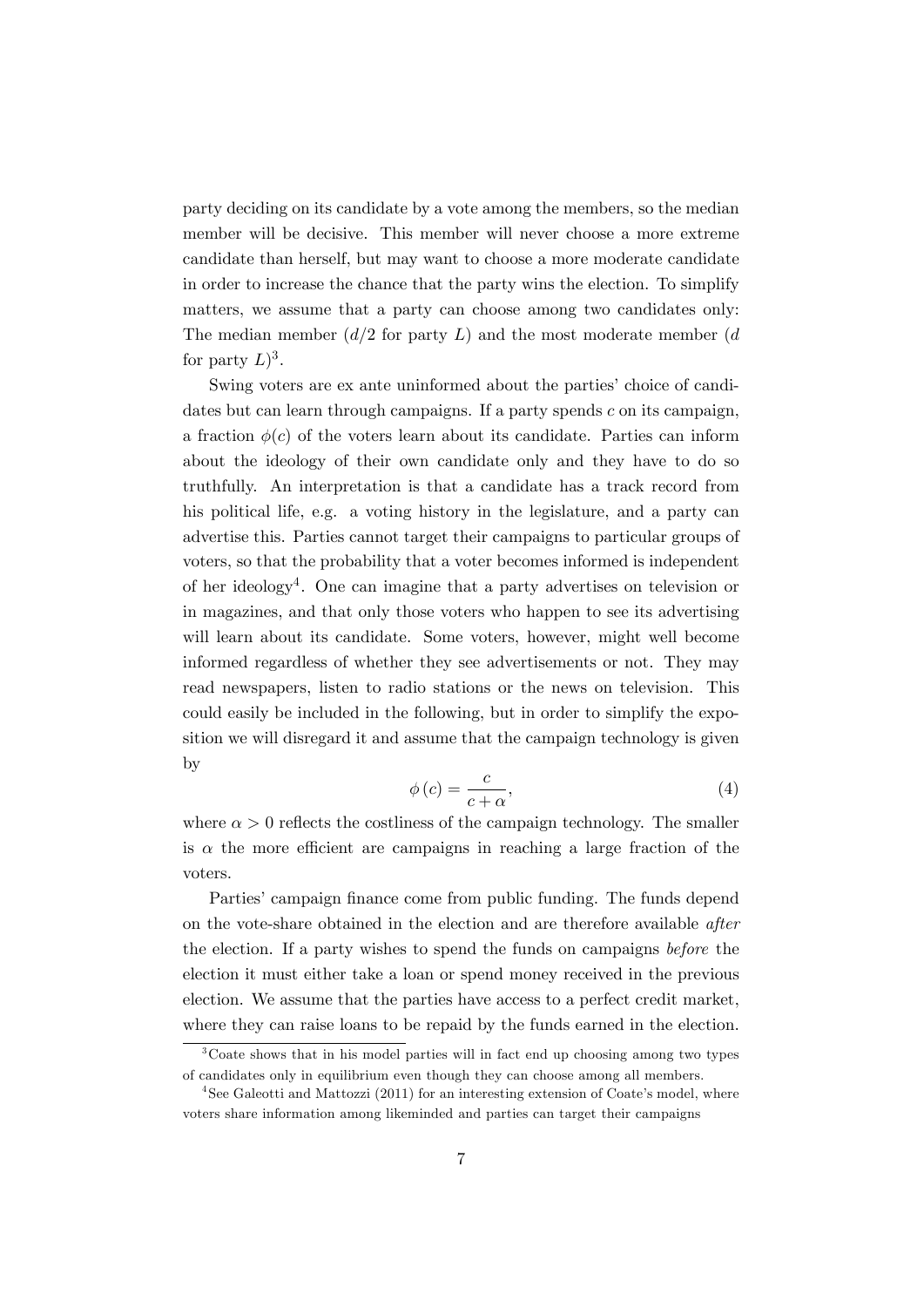The market is risk neutral and has complete information about the parties<sup>?</sup> candidates and rational expectations regarding parties' vote share. We thus abstract from issues of credit-worthiness and the dynamic issues involved if parties' credit is limited to a fraction of the public funding they are expected to receive. In most countries parties are in fact heavily indebted before elections<sup>5</sup>.

When a party's vote share is  $\tilde{v}$ , it receives

$$
\Psi(v) = \psi_0 + \psi_1 \cdot \tilde{v},\tag{5}
$$

public funds. The parameter  $\psi_1 > 0$  measures how sensitive the public funding system is to the vote share. In order for the model to be wellbehaved, there has to be limits to how much public funding responds to an increase in the vote share. In particular, we will assume that

$$
\psi_1 \le 2\alpha/\eta. \tag{6}
$$

An increase in party  $L's$  vote share equal to  $d\tilde{v}$  increases  $L's$  public funding with  $\psi_1 d\tilde{v}$ . If this is spent on campaigning, the number of swing voters informed about party L's policy increases with  $d\phi_L = \phi \eta \psi_1 d\tilde{v}$ . Since from (4)  $\phi$  <  $1/\alpha$ , it follows that  $d\phi_L/d\tilde{v} \leq \psi_1\eta/\alpha$ . Assumption (6) therefore bounds  $d\phi_L/d\tilde{v}$  so that  $d\phi_L/d\tilde{v} < 2$ .

A party is free to use the public funding as it wishes; it may use it for campaign finance but it may also use it on matters internal to the party, such as the party organization or events for partisans etc. To make the model as simple as possible, we assume that whatever utility the parties' members derive from the latter form of spending it is lexicographically inferior to the utility derived from politics. Hence a party will spend the funding on campaigns if and only if it increases the chance that the party wins the election. Otherwise, the funding is spent on matters internal to the party.

The timing is as follows: First, the parties elect candidates to run at the election anticipating the public funds they will receive and the effects of the campaigns on voter information and voter behavior. Then, they take loans based on their expected vote share. The loans are then spent either on campaigns or internal matters in the party. Some of the voters

<sup>&</sup>lt;sup>5</sup>In fact the public funding system varies across countries, in some coutries the funding depends on the current election in some on the previous, see Idea (2008). With a perfect credit market, this distinction is not important.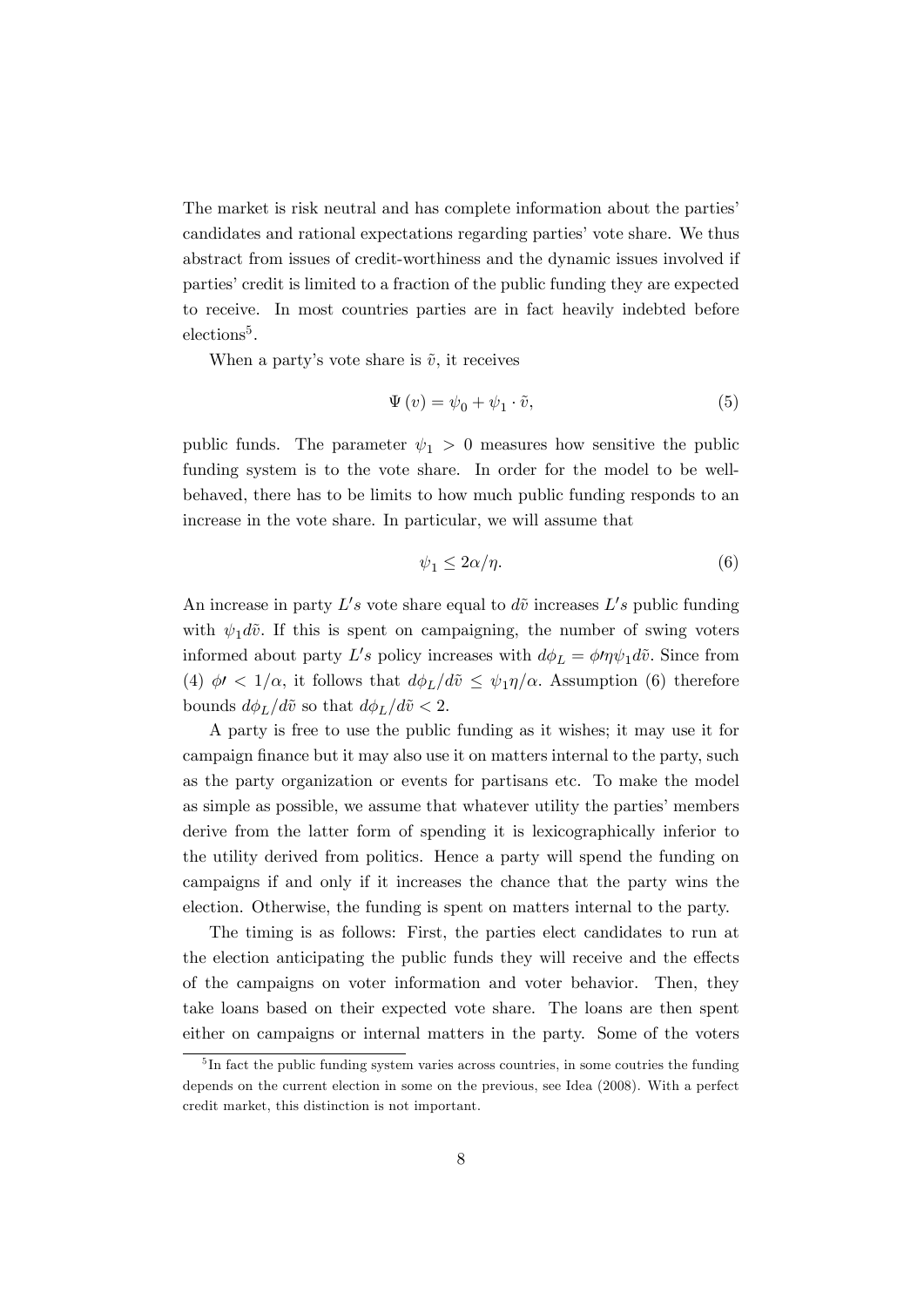observe a partyís campaign advertisement and learn the ideology of the partyís candidate. Voters, who do not observe an advertisement from a party, take this into account and update their beliefs about the partyís candidate. Then the election is held, partisans always vote for their party and swing voters vote sincerely given their knowledge or beliefs about the partiesí candidates. Finally, public funds are distributed and the parties repay their loans. <sup>6</sup>

# 3 Funding and campaigns

At the candidate selection stage each party chooses a candidate. A partyís selection rules are such that the median member decides. Party L can choose between its median member  $d/2$  and its most moderate member d, party R can choose among its median member  $1-d/2$  and its most moderate member  $1 - d$ . Viewed from the whole spectrum of ideologies, the median party member,  $d/2$  (or  $1-d/2$ ), is extremist, e, and the most moderate party member, d (or  $1-d$ ), moderate, m. To shorten the notation, we say that parties choose candidates among types  $t \in \{e, m\}.$ 

When party  $L$  has chosen a candidate of type  $t$ , and party  $R$  has chosen a candidate of type  $t'$ , the expected vote share to party L is denoted  $v_{tt'}$  and the expected vote share to party R is  $1 - v_{tt'}$ .

In this case the expected public funding to party  $L$  is

$$
\Psi(v_{tt'}) = \psi_0 + \psi_1 \cdot v_{tt'},
$$

while that to party  $R$  is

$$
\Psi(1 - v_{tt'}) = \psi_0 + \psi_1 \cdot (1 - v_{tt'})
$$

As explained above, we assume that the parties have access to a perfect and risk neutral credit market, so they can obtain a credit contract stipulating that they get a loan equal to the expected public funding conditional on repaying the realized public funding after the election. If the credit market was not risk neutral, the parties would only be able to obtain some fraction of the expected public funding as a loan. The total amount of funding

 $6$ Notice that if parties have access to a perfect credit market, public funding will not prevent the entry of new parties to the political arena. For the time being, however, we shall disregard the issue of entry.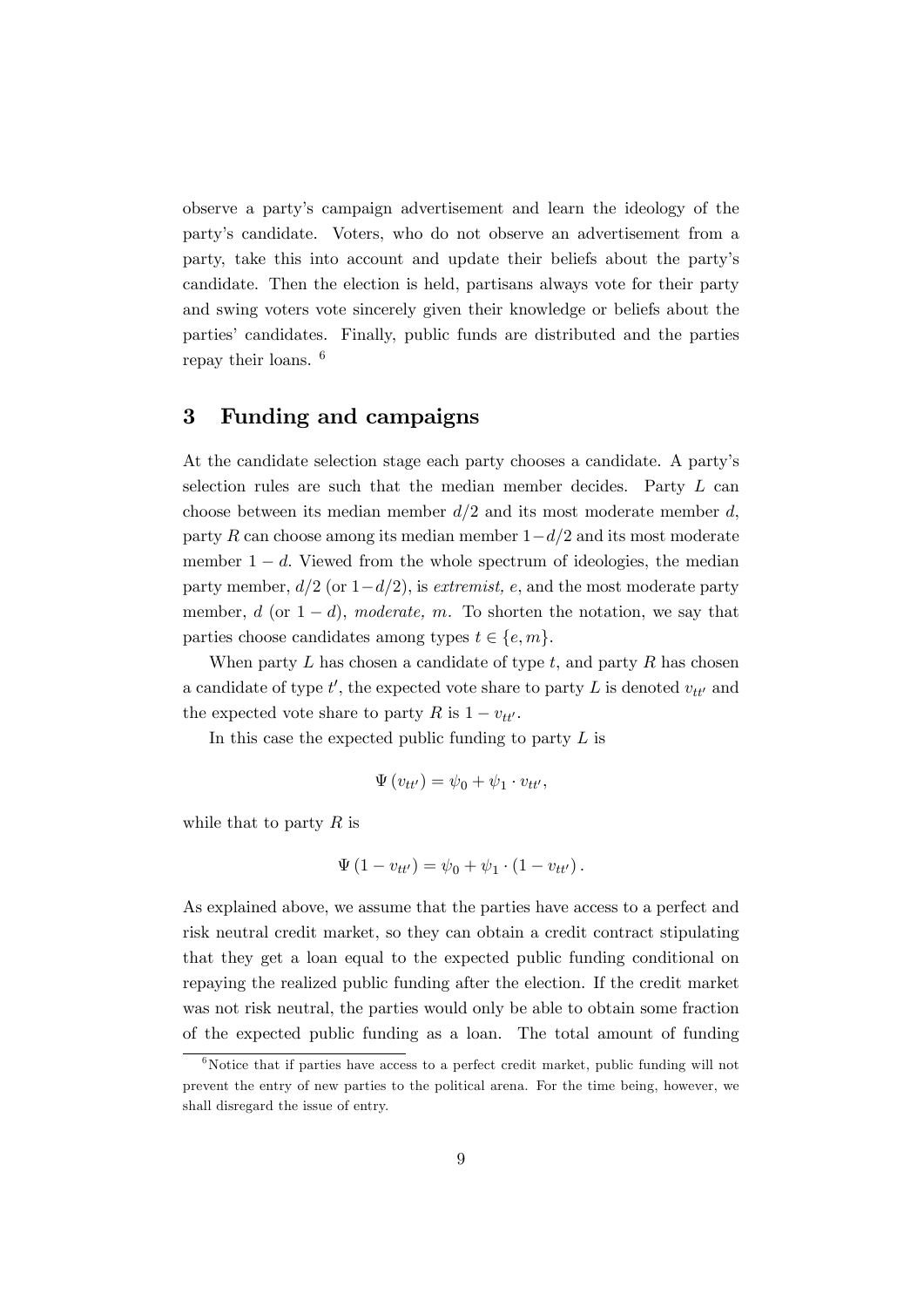available to the parties at election time would therefore be smaller, but it would still depend on the expected vote share. This would change nothing qualitatively in the following but make formulas a bit longer.

When parties have chosen candidates and have received their loans, they decide on campaign spending. Swing voters are ideologically more moderate than any of the partisans, so ceteris paribus they prefer moderate candidates. A party therefore has an incentive to advertise, if indeed it has selected a moderate candidate, while it would like not to advertise an extremist candidate. If the party's candidate is extremist, the party uses the funding on events internal to the party  $-$  or just does not use the money. Parties can only advertise their own candidate and advertising has to be truthful. The idea is that the parties can advertise a candidate's track record and this record is verifiable. Since parties can only advertise their own candidate, negative campaigning is excluded. The party's campaign strategy therefore depends on the type of candidate it has chosen. If party  $L$  has chosen a moderate candidate and faces an expected vote share  $v_{mt'}$  its expected public funding is  $\Psi(v_{mt})$  and it spends all this funding on campaign advertisements,  $c(v_{mt}) = \Psi(v_{mt})$ . Campaigns cannot be targeted specifically to any group of voters, so the fraction of swing voters informed about party  $L's$ candidate is  $\phi(c(v_{mt})))$ . To shorten notation, we write  $\phi_L^{mt'}$  for  $\phi(c(v_{mt'}))$ . Notice that the fraction of voters informed about party  $L's$  candidate's type depends on  $R's$  candidate's type as well, since  $R's$  candidate affects the expected vote shares and therefore the expected public funding which party L receives.

If the party has chosen an extremist candidate, it does not campaign,  $c(v_{et'}) = 0$ , and  $\phi_L^{et'} = \phi(0) = 0$ .

# 4 Voters' information and beliefs

All swing voters are initially uninformed about the parties' candidates. If a voter sees a campaign advertisement from one of the parties she learns the partyís candidateís type. A voter who does not see an advertisement revises her beliefs about the party's candidate in view of this (lack of) information. She will update her beliefs using the parties' strategies and Bayes' rule.

Following Coate (2004a) we first focus on the symmetric mixed strategy equilibrium. This is the only symmetric equilibrium in this environment.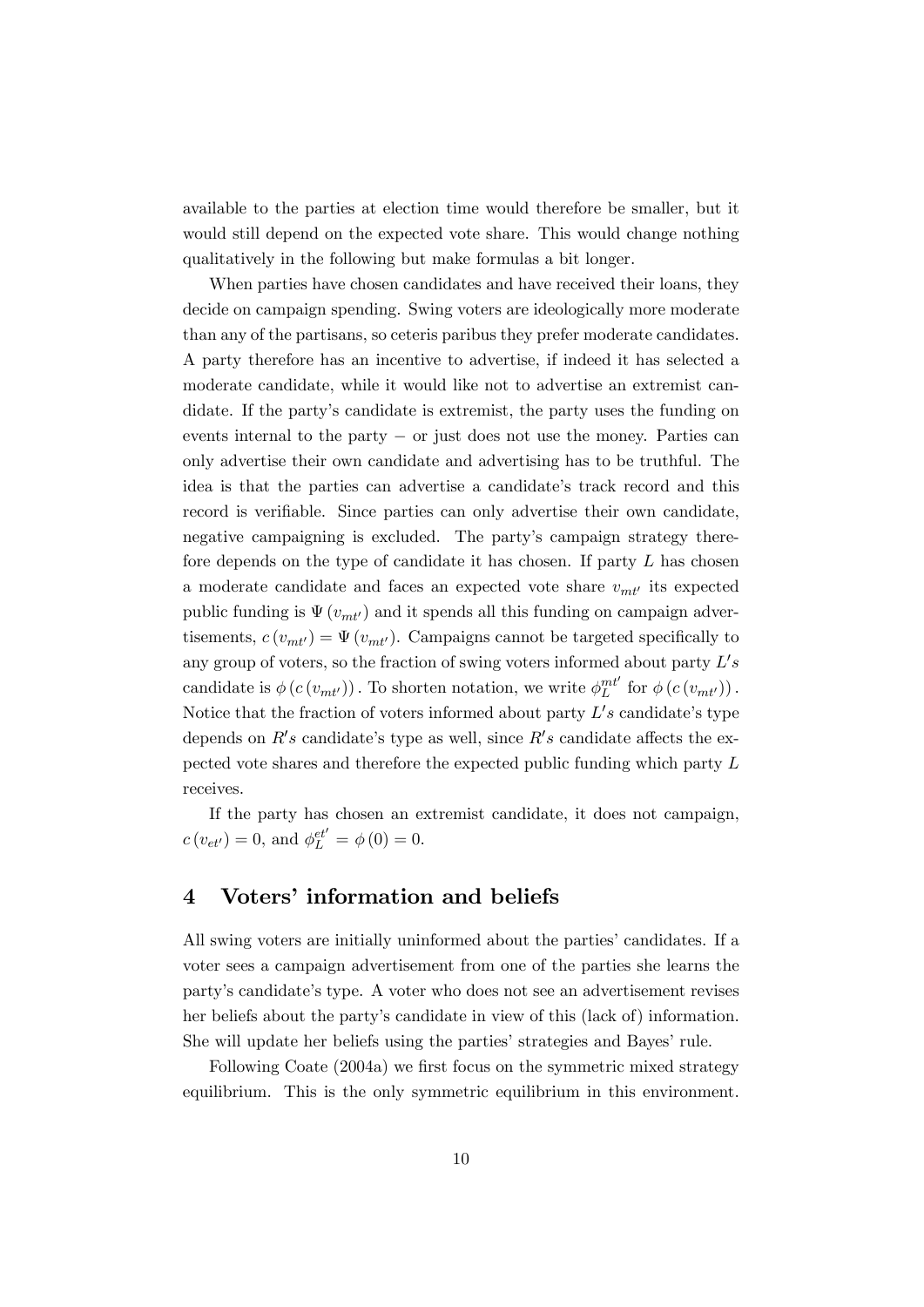The reason is intuitive, suppose there were a pure strategy equilibrium where both parties chose moderate candidates. Then all voters would expect this, regardless of whether they were informed by campaigns or not and in fact parties would have no incentive to inform through campaigns, they would prefer to use the public funding on matters internal to the party. But then it would be beneficial for a party,  $L$  say, to deviate and choose an extremist candidate, who non-informed voters mistakenly would perceive as moderate. Party R may choose to campaign for its moderate candidate in face of the deviation of party  $L$ , thus trying to convince voters that party  $L$  has deviated to an extremist candidate. This would be an out of equilibrium move, and voters beliefs could in principle react such that they believe party L has chosen an extremist candidate. However, if party  $R$  can change change voter beliefs in this way, it would do it regardless of whether party L deviated or not. Hence, the potential symmetric equilibrium with moderate candidates is undermined this way. Either way, the conclusion is that a symmetric equilibrium where both parties choose moderate candidates does not exist.

Similarly, if both parties choose extremist candidates in a potential equilibrium, it is worthwhile for a party to deviate to a moderate candidate, spend a little on campaigning and win the election with a higher probability. As also noted by Coate there must be uncertainty about the parties' choice of candidates for informative advertising to have an effect. One could alternatively have assumed that swing voters were uncertain about the identity of the median voter of each party<sup>7</sup>. As is well known, the mixed strategy equilibrium, we focus on, is close to the equilibrium of a game with such uncertainty if the uncertainty is small. One could therefore think of the uncertainty as stemming from uncertainty about the parties' median voters' ideologies.

Let e.g.  $\sigma_L$  denote the probability with which party L chooses an extremist candidate and similarly  $\sigma_R$  the probability with which party R chooses an extremist candidate.

After the parties have done their campaigning, a voter has four informational states. Let tt denote she that knows both candidates' types,  $t\varnothing$ , that she knows candidate  $L's$  type but not candidate  $R's$  and so forth. Notice that since a party will never campaign when it has an extremist candidate,

<sup>&</sup>lt;sup>7</sup>This general route is pursued in Schultz (2007), where voters are uncertain about the parties' preferences.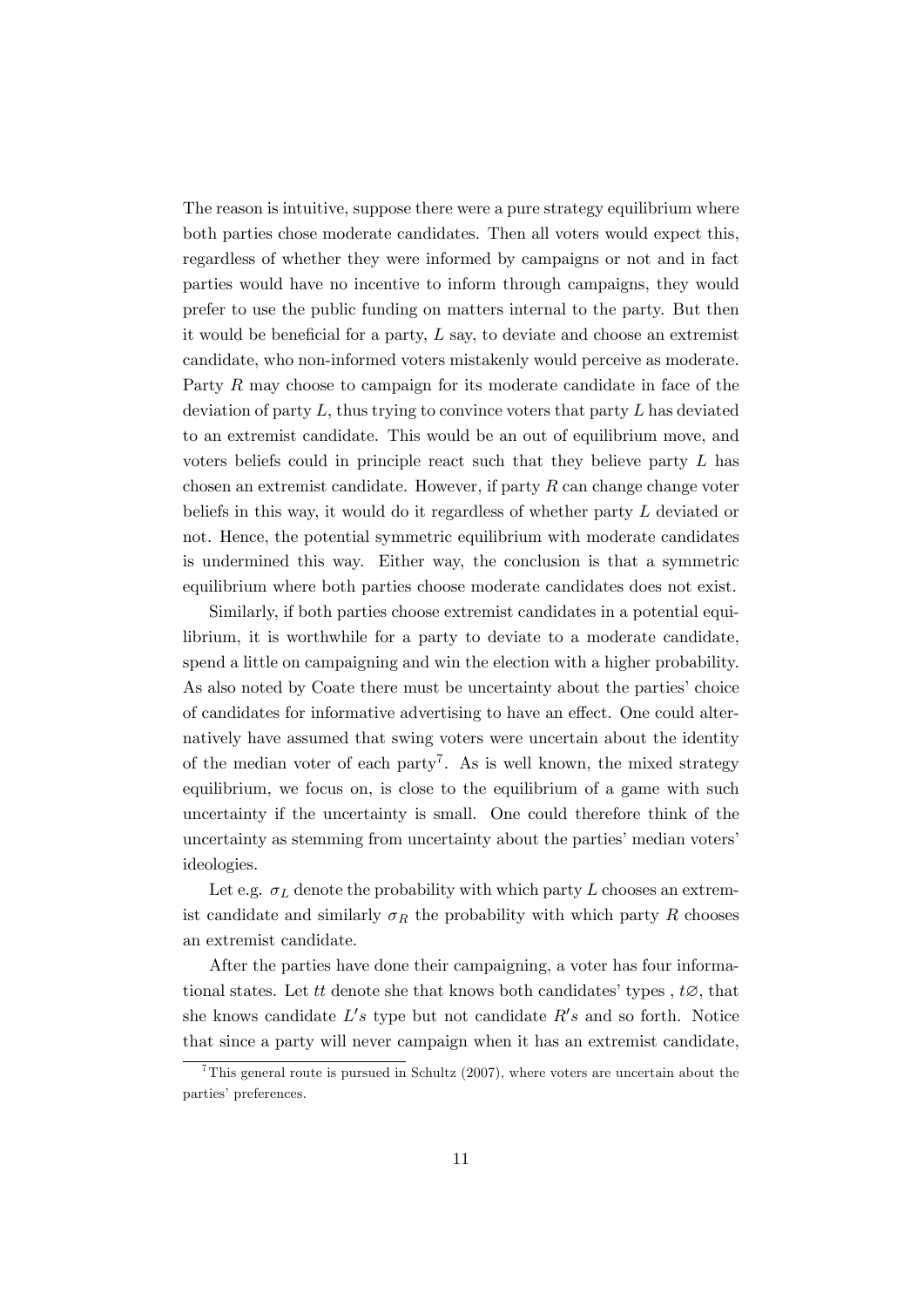information states ee,  $e\varnothing$  and  $\varnothing e$  will not occur.

An uninformed voter uses Bayes' rule to update beliefs. Let e.g.  $\rho$  (em| $\varnothing$ m) denote the probability a voter assigns to the event that party  $L's$  candidate is of type e and party  $R's$  is of type m, given the voter has not seen an advertisement from party  $L$  but have been informed that party  $R's$  candidate is of type m: Bayes rule gives

$$
\rho\left(em|\varnothing m\right)=\frac{\sigma_L\phi_R^{em}}{\sigma_L\phi_R^{em}+\left(1-\sigma_L\right)\left(1-\phi_L^{mm}\right)\phi_R^{mm}},
$$

i.e. the probability that a voter is informed by party  $R$  that its candidate is moderate when party  $L's$  candidate is extremist times the probability that party L chooses an extremist candidate divided by the probability that party  $R's$  candidate is moderate and the voter is uninformed about party  $L's$  candidate's type. The latter event occurs in two cases, when  $L's$  candidate is extremist (and consequently does not advertise) and when the candidate moderate and party L advertises, but the voter does not see the advertisement.

For a voter who is not informed about  $L's$  candidate but is informed that  $R's$  candidate is moderate, the expected candidate from party  $L$  is

$$
l_{\varnothing m}^{E} = \rho (em|\varnothing m) \frac{d}{2} + \rho (mm|\varnothing m) d
$$
  

$$
= \frac{\sigma_L \phi_R^{em} \frac{d}{2} + (1 - \sigma_L) (1 - \phi_L^{mm}) \phi_R^{mm} d}{\sigma_L \phi_R^{em} + (1 - \sigma_L) (1 - \phi_L^{mm}) \phi_R^{mm}}.
$$

In the sequel, we are going to focus on symmetric equilibria. In a symmetric equilibrium,  $\phi_L^{mm} = \phi_R^{mm} = \phi^{mm}$ , so we get

$$
l_{\varnothing m}^{E} = \frac{\sigma_L \phi_R^{em} \frac{1}{2} + (1 - \sigma_L) (1 - \phi^{mm}) \phi^{mm}}{\sigma_L \phi_R^{em} + (1 - \sigma_L) (1 - \phi^{mm}) \phi^{mm}} d \tag{7}
$$

## 5 Voting

If a voter expects party  $L's$  candidate to be of type  $l^E$  and party  $R's$  candidate to be of type  $r^E$ , we get from (1) that she is indifferent between the parties if her ideology is

$$
x^* = \frac{l^E + r^E}{2}.\tag{8}
$$

If a voter's ideology is  $x < x^*$  she prefers party L, and if  $x > x^*$  she prefers party  $R$ . We assume that swing voters vote sincerely and vote for the party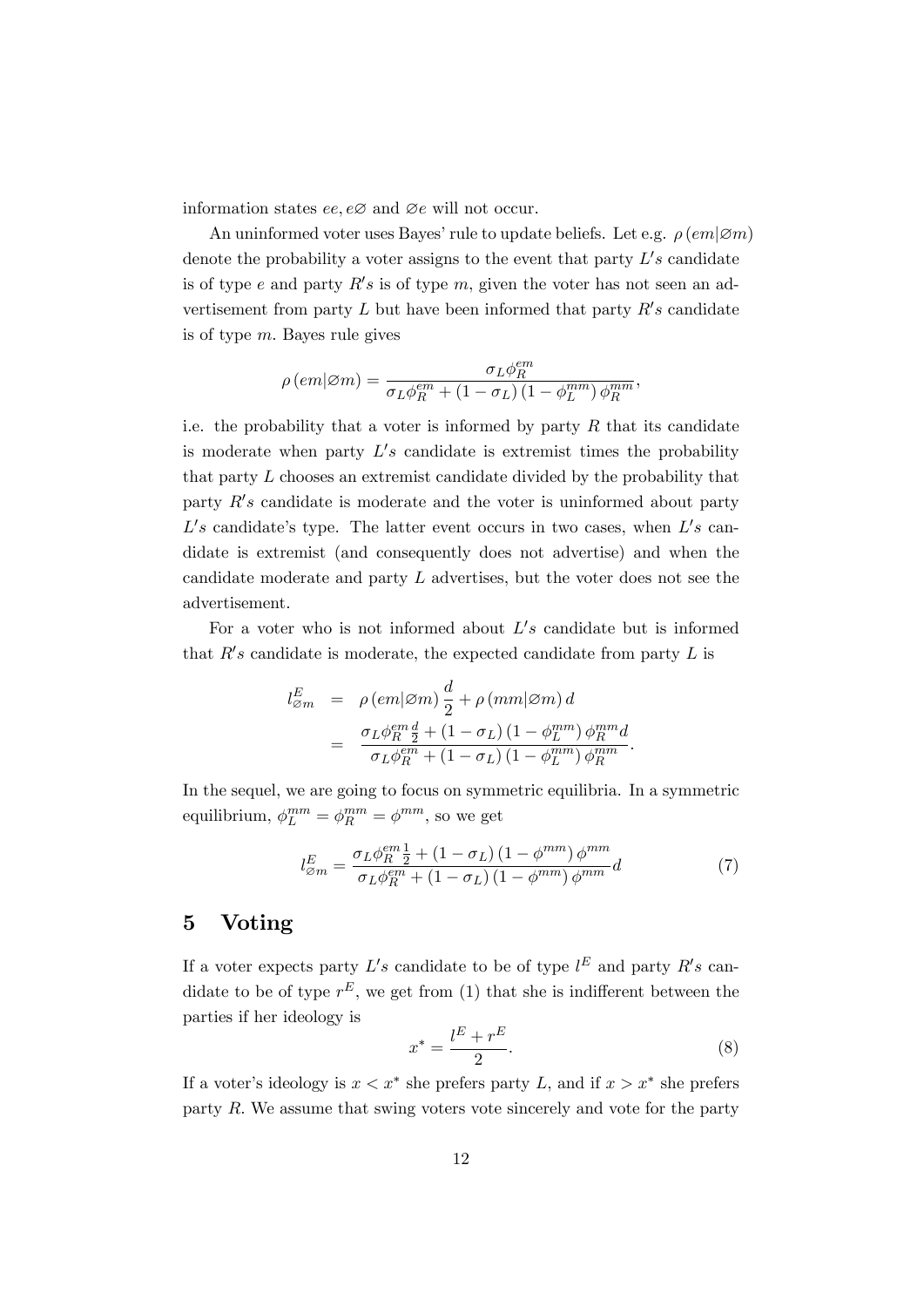they like the best. Swing voters are uniformly distributed on  $[\mu - \tau, \mu + \tau]$ , therefore the fraction of swing voters with ideology  $x \leq x^*$  is<sup>8</sup>

$$
\frac{1}{2} + \frac{x^* - \mu}{2\tau}.
$$

The median swing voter's ideology,  $\mu$ , is uniformly distributed on  $[\frac{1}{2} - \varepsilon, \frac{1}{2} + \varepsilon]$ , so the expected share of swing voters with ideology  $x \leq x^*$  is

$$
F(x^*) = \int_{\frac{1}{2}-\varepsilon}^{\frac{1}{2}+\varepsilon} \left(\frac{1}{2} + \frac{x^* - \mu}{2\tau}\right) \frac{1}{2\varepsilon} d\mu = \frac{1}{2} + \frac{2x^* - 1}{4\tau}.
$$
 (9)

When parties have chosen candidates  $l$  and  $r$  and the fraction of voters learning about party  $L's$  candidate is  $\phi_L$  and the fraction learning about party  $R's$  candidate is  $\phi_R$ , party  $L's$  expected vote share among the swing voters is

$$
\tilde{v} = \phi_L \phi_R F \left( \frac{l+r}{2} \right) + \phi_L (1 - \phi_R) F \left( \frac{l+r_{l,\varnothing}^E}{2} \right) +
$$
  

$$
(1 - \phi_L) \phi_R F \left( \frac{l_{\varnothing,r}^E + r}{2} \right) + (1 - \phi_L) (1 - \phi_R) F \left( \frac{l_{\varnothing\varnothing}^E + r_{\varnothing\varnothing}^E}{2} \right). (10)
$$

Consider the case when party  $L$  chooses an extremist candidate and party R a moderate candidate. Then party L does not advertise and  $c_L = 0$  and  $\phi_L = 0$ , while party R does and  $\phi_R = \phi_R^{em}$ . Inserting this and (9) and using that in a symmetric equilibrium,  $r_{\varnothing\varnothing}^E = 1 - l_{\varnothing\varnothing}^E$ , gives that the expected vote share to L is

$$
\tilde{v}_{em} = \frac{1}{2} + \frac{1}{4} \frac{\phi_R^{em} (l_{\varnothing,m}^E - d)}{\tau}.
$$
\n(11)

As  $l_{\varnothing,m}^E < d$ , it follows that  $\tilde{v}_{em} < \frac{1}{2}$  $rac{1}{2}$ .

The median swing voter's ideology,  $\mu$ , is uniformly distributed on  $\left[\frac{1}{2} - \frac{1}{2}\right]$  $\varepsilon$ ,  $\frac{1}{2} + \varepsilon$ , so the probability that her ideology,  $\mu$ , is less than  $x^*$ , is

$$
\Pr\{\mu \le x^*\} = \begin{cases} 0 & \text{if } x^* < \frac{1}{2} - \varepsilon \\ \frac{x^* - (\frac{1}{2} - \varepsilon)}{2\varepsilon} = \frac{1}{2} + \frac{2x^* - 1}{4\varepsilon} & \text{if } \frac{1}{2} - \varepsilon \le x^* \le \frac{1}{2} + \varepsilon \\ 1 & \text{if } \frac{1}{2} + \varepsilon \le x^*. \end{cases} (12)
$$

When candidate types are  $e$  and  $m$ , respectively, party  $L$  does not campaign and a voter observes  $R's$  campaign with probability  $\phi_R^{em}$ . In this case, she

<sup>&</sup>lt;sup>8</sup>The formula requires that  $x^* \in {\{\mu-\tau,\mu+\tau\}}$  for all realizations of  $\mu$ . This is ensured by assumption (3). E.g. to see that  $x^* \ge \mu - \tau$ , recall that  $\mu \le \frac{1}{2} + \varepsilon$ . Hence,  $\mu - \tau \le \frac{1}{2} + \varepsilon - \tau$ . On the other hand  $x^* \geq \frac{\frac{d}{2}+1-d}{2}$ . Now use (3).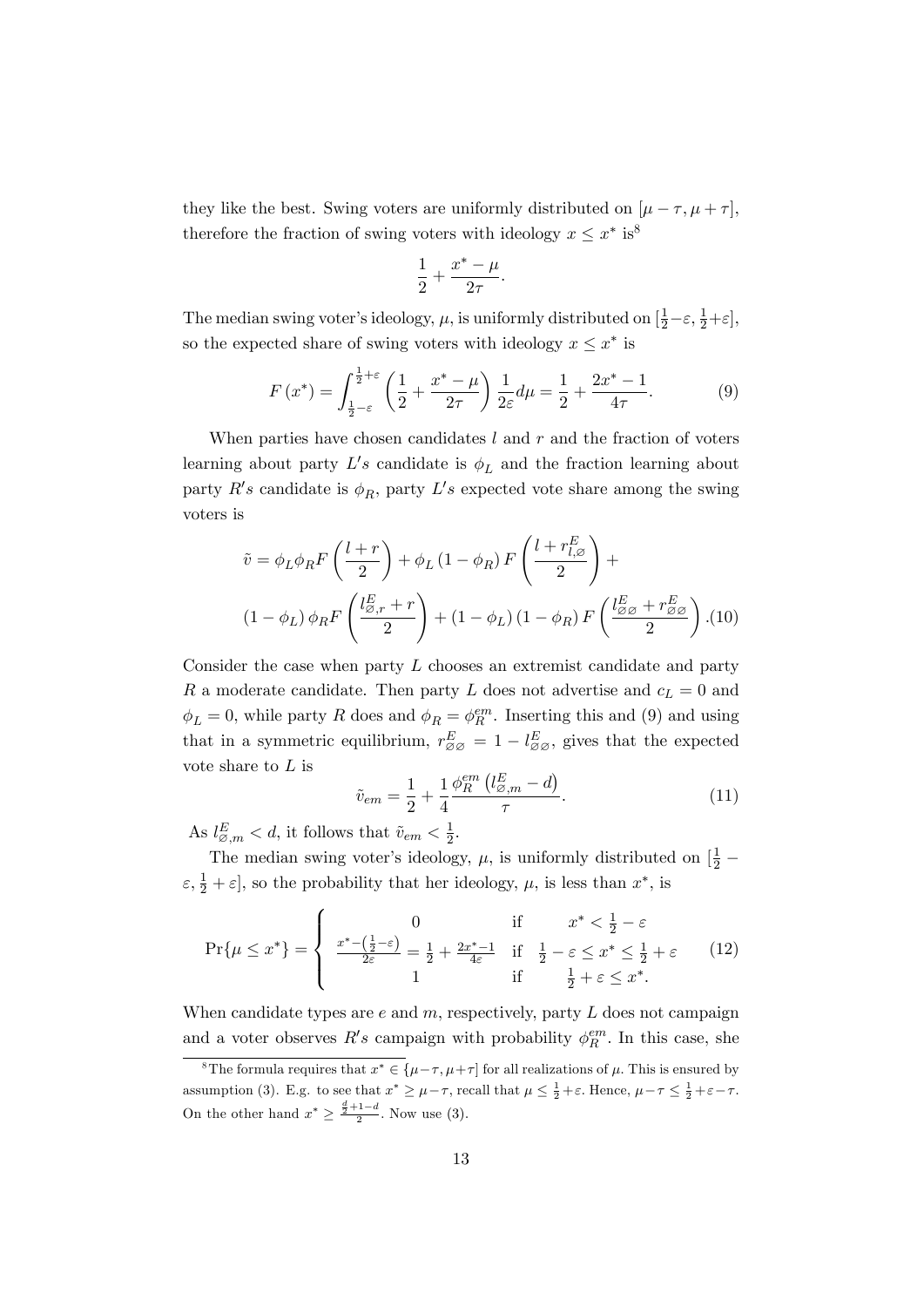votes L if her ideology  $x \leq \frac{l_{\varnothing,m}^E+1-d}{2}$ . Similarly, with probability  $(1-\phi_R^{em})$ she does not observe  $R's$  campaign in which case she votes  $L$  if  $x \leq \frac{1}{2}$  $\frac{1}{2}$ . Using  $(12)$  we find that the probability that a majority of swing voters votes for party  $L$ , and party  $L$  therefore wins the election, becomes

$$
\pi_{em} = \frac{1}{2} + \phi_R \frac{l_{\varnothing,m}^E - d}{4\varepsilon}.
$$
\n(13)

Using (11) we then have

$$
\pi_{em} = \frac{1}{2} + \frac{\tau}{\varepsilon} \left( \tilde{v}_{em} - \frac{1}{2} \right). \tag{14}
$$

#### 6 Parties' candidate selection

At the candidate selection stage, each party chooses a candidate, whom the median member finds best given the strategy of the other party. As stated above, we focus on the symmetric mixed strategy equilibrium.

Consider party  $L$  and let the probability of winning for party  $L$ , given types  $tt'$ , be denoted  $\pi_{tt'}$ . Given that party R chooses an extremist candidate with probability  $\sigma_R$ , the expected utility for the median member of party L, Mr.  $d/2$ , from choosing a moderate candidate, d, is

$$
\sigma_R \left( -\pi_{me} \left| d - \frac{d}{2} \right| - (1 - \pi_{me}) \left| 1 - \frac{d}{2} - \frac{d}{2} \right| \right)
$$

$$
+ (1 - \sigma_R) \left( -\pi_{mm} \left| d - \frac{d}{2} \right| - (1 - \pi_{mm}) \left| 1 - d - \frac{d}{2} \right| \right),
$$

which reduces to

$$
-\sigma_R \left( \pi_{me} \frac{d}{2} + (1 - \pi_{me}) (1 - d) \right) - (1 - \sigma_R) \left( \pi_{mm} \frac{d}{2} + (1 - \pi_{mm}) \left( 1 - \frac{3d}{2} \right) \right).
$$

If party  $L$  chooses an extremist candidate, the expected utility for the median member becomes

$$
-\sigma_R (1 - \pi_{ee}) (1 - d) - (1 - \sigma_R) (1 - \pi_{em}) \left(1 - \frac{3d}{2}\right).
$$

In a mixed strategy equilibrium, the median member is indifferent between choosing a moderate and an extremist candidate, which gives

$$
\sigma_R = \frac{(2 - 3d)\,\pi_{em} - (2 - 4d)\,\pi_{mm}}{(2 - 3d)\,(\pi_{em} + \pi_{me}) - (2 - 4d)\,(\pi_{mm} + \pi_{ee})}
$$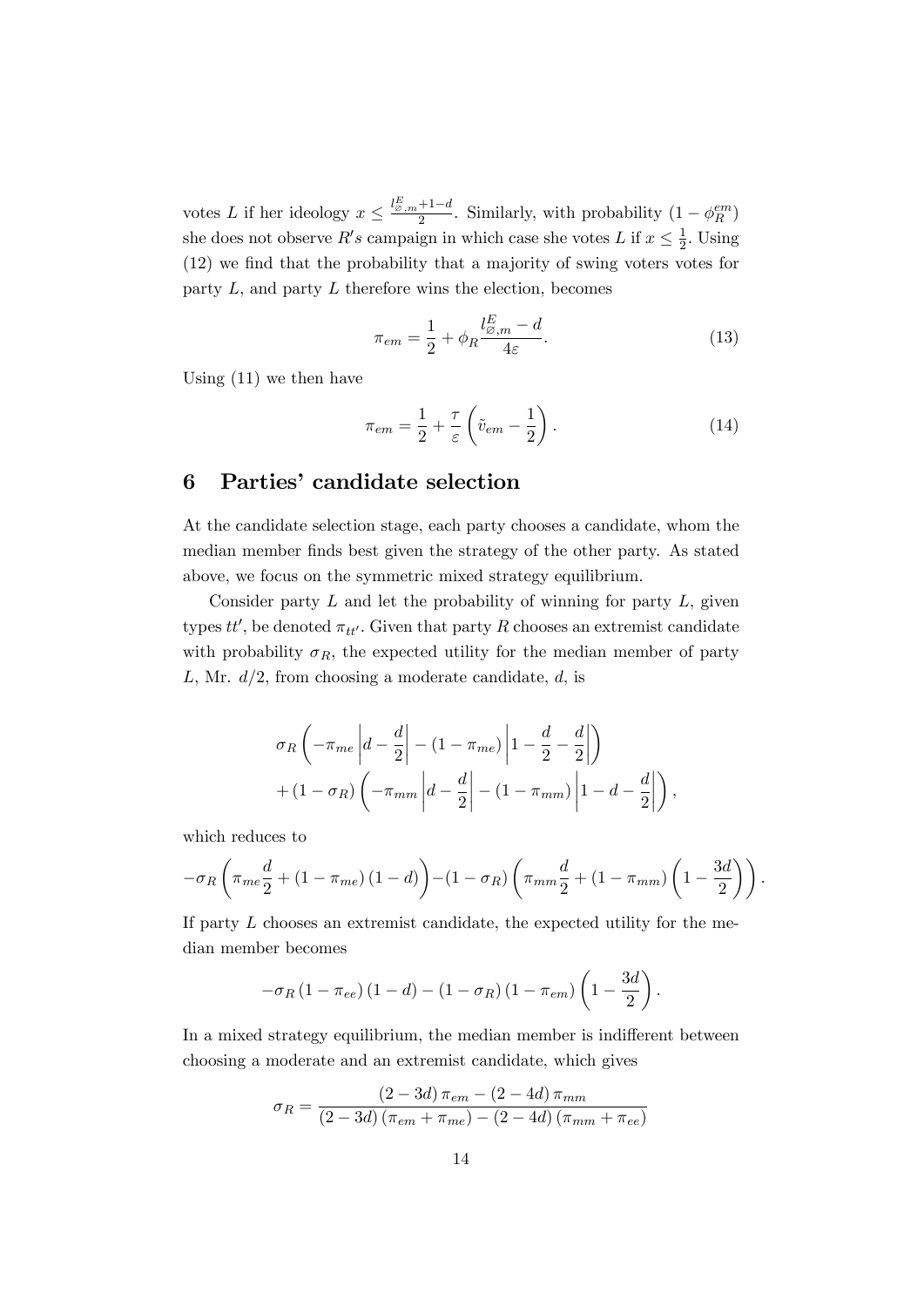Using that in a symmetric equilibrium  $\pi_{me} = 1 - \pi_{em}$  and  $\pi_{mm} = \pi_{ee} = \frac{1}{2}$  $\frac{1}{2}$ , we get

$$
\sigma_R = \frac{1}{2} + \left(\frac{2}{d} - 3\right)\left(\pi_{em} - \frac{1}{2}\right). \tag{15}
$$

Inserting  $(14)$  into  $(15)$  we obtain that in a symmetric equilibrium, there is the following relation between the probability for choosing an extremist candidate,  $\sigma_R$ , and the expected vote share,  $\tilde{v}_{em}$ , among the swing voters

$$
\sigma_R(\tilde{v}_{em}) = \frac{1}{2} - \frac{\tau}{\varepsilon} \left(\frac{2}{d} - 3\right) \left(\frac{1}{2} - \tilde{v}_{em}\right). \tag{16}
$$

Notice that  $2/d - 3 > 0$  as  $d < 1/2$ . In a symmetric equilibrium, the parties put equal weight on an extremist candidate, so  $\sigma_R = \sigma_L$ . We therefore see that the higher is  $\tilde{v}_{em}$  - the expected vote share among swing voters to a party with an extremist candidate when the other party has chosen a moderate candidate - the more parties put weight on extremist candidates. This is very intuitive. An extremist candidate is ideologically better for the decisive median member of a party. The cost of choosing such a candidate is that the expected vote share is low (recall that  $\tilde{v}_{em} < 1/2$ ). The smaller is this cost, the more a party tends to choose an extremist candidate.

# 7 The effect of the public funding system

In this section we focus on the effect of the public funding system. Party  $L's$ expected votes consist of votes from the left partisans and the fraction  $\tilde{v}_{tt'}$  of the swing voters. The total vote for party L is therefore  $v_{tt'} = (1 - \eta) / 2 + \eta$  $\eta\tilde{v}_{tt'}$  and the expected public funding to party L is

$$
\Psi\left(\frac{1-\eta}{2} + \eta \tilde{v}_{tt'}\right) = \psi_0 + \psi_1 \cdot \left(\frac{1-\eta}{2} + \eta \tilde{v}_{tt'}\right).
$$

Inserting (7) into (11) gives

$$
\tilde{v}_{em} = \frac{1}{2} - \frac{d}{8\tau} \phi_R^{em} \cdot \frac{\sigma_L \phi_R^{em}}{\sigma_L \phi_R^{em} + (1 - \sigma_L) (1 - \phi^{mm}) \phi^{mm}}.
$$
\n(17)

When the expected vote share to party L is  $\tilde{v}_{em}$ , party R's expected vote share is  $1 - \tilde{v}_{em}$  and we get

$$
\phi_R^{em} = \frac{\psi_0 + \psi_1 \cdot \left(\frac{1-\eta}{2} + \eta \left(1 - \tilde{v}_{em}\right)\right)}{\psi_0 + \psi_1 \cdot \left(\frac{1-\eta}{2} + \eta \left(1 - \tilde{v}_{em}\right)\right) + \alpha}.
$$
\n(18)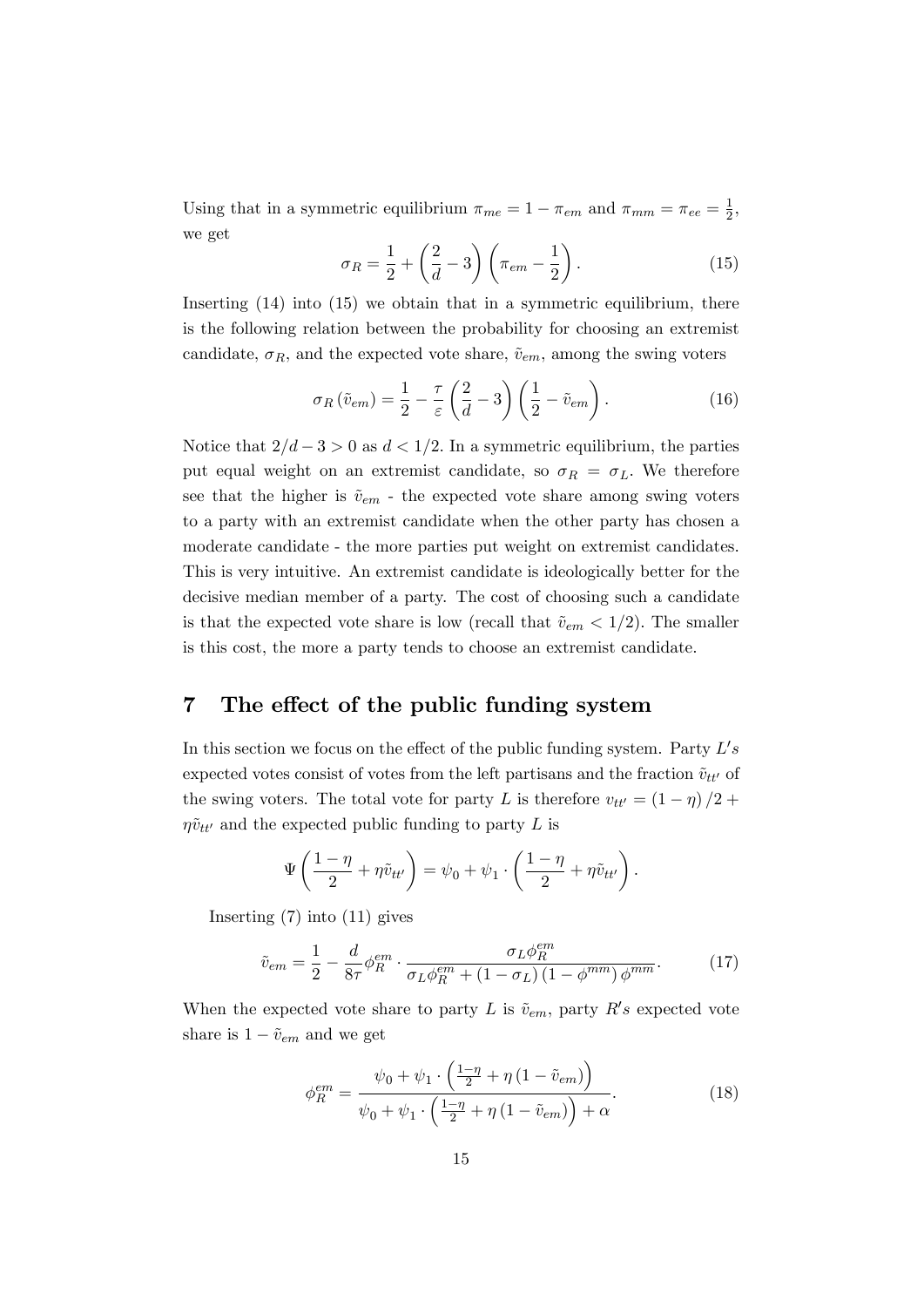In a symmetric equilibrium the expected vote shares to the parties are  $1/2$ each when they both choose a moderate or they both choose an extremist candidate. In order to determine the equilibrium, we therefore just need to determine the expected vote share to party  $L$  when its candidate is extremist and  $R's$  is moderate. (By symmetry we then also have the xpected vote share to L when its candidate is moderate and  $R's$  is extremist). Inserting equation (18) into (17) we obtain that in a symmetric equilibrium,  $\tilde{v}_{em}$  is determined as the solution to the equation

$$
\tilde{v}_{em} = \frac{1}{2} - \frac{d}{8\tau} \left( \frac{\psi_0 + \psi_1 \cdot \left( \frac{1-\eta}{2} + \eta \left( 1 - \tilde{v}_{em} \right) \right)}{\psi_0 + \psi_1 \cdot \left( \frac{1-\eta}{2} + \eta \left( 1 - \tilde{v}_{em} \right) \right) + \alpha} \right) \cdot \tag{19}
$$
\n
$$
\left( \frac{\sigma_L \left( \frac{\psi_0 + \psi_1 \cdot \left( \frac{1-\eta}{2} + \eta \left( 1 - \tilde{v}_{em} \right) \right)}{\psi_0 + \psi_1 \cdot \left( \frac{1-\eta}{2} + \eta \left( 1 - \tilde{v}_{em} \right) \right) + \alpha} \right)} \right)
$$
\n
$$
\sigma_L \left( \frac{\sigma_L \left( \frac{\psi_0 + \psi_1 \cdot \left( \frac{1-\eta}{2} + \eta \left( 1 - \tilde{v}_{em} \right) \right)}{\psi_0 + \psi_1 \cdot \left( \frac{1-\eta}{2} + \eta \left( 1 - \tilde{v}_{em} \right) \right) + \alpha} \right) + \left( 1 - \sigma_L \right) \left( 1 - \phi^{mm} \right) \phi^{mm} \right).
$$

First we consider the case where public funding does not depend on the vote share. We then have

**Proposition 1** Assume that public funding is given independent of the vote share so that  $\psi_1 = 0$ . Consider a change in the public funding system, so that more funding is given, i.e.  $\psi_0$  increases. This change moderates the parties choice of candidates: the probability that an extremist candidate is chosen,  $\sigma_L = \sigma_R$  decreases

Proof. See the Appendix.

When there is more public funding - or in fact any kind of funding, which is independent of the vote share - parties become more moderate in their choice of candidates. The reason is that a party with a moderate candidate facing an extremist opponent gets an advantage. With more funding at hand, the party can inform a larger share of the electorate, that it has in fact a moderate candidate. This increases the partyís vote share and makes it more attractive to choose a moderate candidate. In equilibrium therefore, parties behave more moderately. This effect is not peculiar to public funding, it follows from the fact that a larger fraction of the electorate becomes informed, when more campaign finance is at hand. It is also present in Coate's (2004a) analysis.

In order to investigate the effect stemming from the fact that public funding depends on vote shares and are not given lump sum, we now consider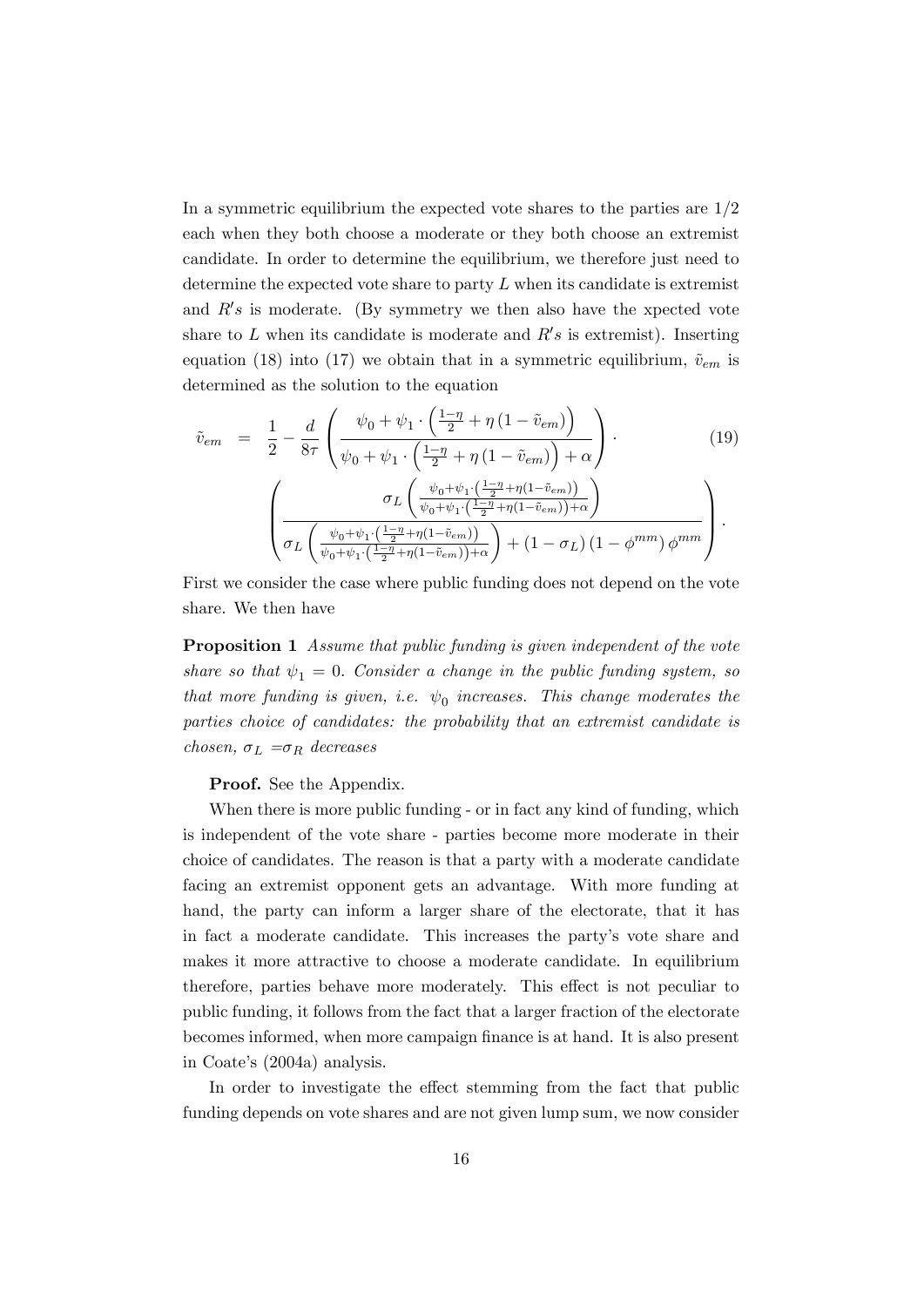a change of the public funding system, so that it becomes more dependent on the vote share, while the amount of money given out is constant. Both parties receive  $\psi_0$  and the total number of votes is normalized to one, so the total amount given out by the funding system is

$$
\Psi_T = 2\psi_0 + \psi_1 \cdot 1.
$$

A change of the funding system  $d\psi_0, d\psi_1$  fulfilling  $d\psi_1 > 0$  and  $2d\psi_0 + d\psi_1 =$ 0; puts more weight on the vote share and does not change the amount of total funds given out - so the effect of more funding, investigated in Proposition 1 is neutralized.

**Proposition 2** The more public funding depends on vote shares, the more moderate is the parties' choice of candidates: Consider a change in the public funding system, so that the total amount of public funding is constant but the share of funding that depends on the vote share increases, i.e. a change  $d\psi_1 > 0$  such that  $2d\psi_0 + d\psi_1 = 0$ . This change moderates the parties choice of candidates; the probability that an extremist candidate is chosen,  $\sigma_L = \sigma_R$ , decreases.

#### Proof. See the Appendix.

Proposition 2 shows that the way public funding is given is central for how it works. When funding depends more on vote shares, the parties get an extra incentive to moderate the candidate choice. The reason is that the parties realize that the choice of candidate now has funding consequences and they take this into account. With vote dependent public funding, the gains from choosing a moderate over an extremist candidate are higher. A moderate candidate will get a higher expected vote share, and therefore obtains a higher level of expected public funding. This expected public funding is used for raising money on the credit market which is used for advertising the moderate candidate, increasing his expected vote share even more. There is a *campaign multiplier effect*. Hence, from the point of view of the parties the trade off governing the choice of candidate has been twisted. A more moderate candidate, whom the party members dislike, since he is too moderate in their eyes, becomes more attractive, since he is able to raise more money to the party and thus has a larger chance of winning. Both parties therefore, in equilibrium, moderate their choice of candidate: they put more weight on the moderate candidate.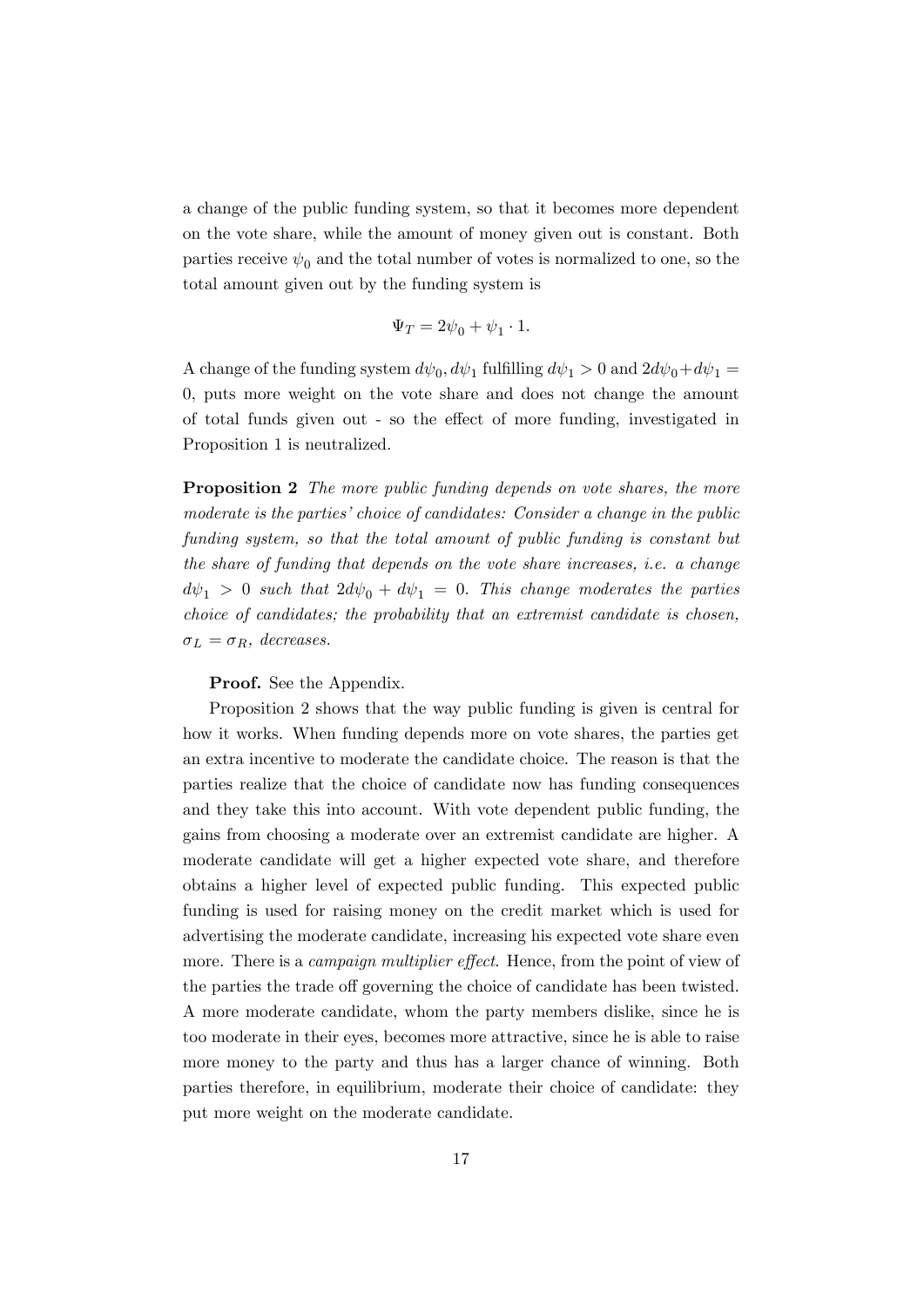As is clear from the proof given in Appendix, assumption  $(6)$  is a sufficient and far from necessary condition, ensuring that the Proposition holds. The important feature is that the funding effects of policy moderation do not become too large, if they do the comparative statics are not sensible. In this case more money to the party with a moderate candidate would in fact give it a lower vote share. If funding responds too much to the vote share the multiplier-effect becomes excessively strong, in which case the model is not well-behaved<sup>9</sup>.

Voters have single peaked partwise linear utility functions, see (1). In equilibrium, each party wins with probability one half and each party's choice of candidate is random, so from the point of view of the voters, the election is a lottery. When public funding depends more on the vote share, parties put more weight on moderate candidates, which strictly increases the expected utility of swing voters. For partisans with ideologies more moderate than the median partisan  $(x > d/2$  in party L and  $x < 1 - d/2$  in party  $R$ ) the same logic applies. For partisans with ideologies more extreme than the median partisan, utility is not affected by parties choosing more moderate policies. They dislike that their own party chooses the moderate candidate, but they like that the other party chooses its moderate candidate. A change in the equilibrium such that both parties increase the weight on the moderate candidate with the same amount leave their expected utility unchanged. This feature is due to the linearity of the utility function. Had utility been strictly concave, the positive effect from the other party choosing a more moderate candidate would have dominated the negative effect from their own party choosing a more moderate candidate, so that the expected utility would increase. Summing up this discussion

Proposition 3 Any change in the public funding system which leads parties to moderate their choice of candidates, i.e.  $\sigma_L = \sigma_R$  decreases, is weakly Pareto improving: Such a change strictly increases the expected utility of all voters whose ideology is more moderate than the median partisans, i.e.  $x \in$  $(d/2, 1 - d/2)$ . It does not affect the expected utility of voters who are more extreme than the median partisans, i.e. voters with  $x \in [0, d/2] \cup [1-d/2, 1]$ .

 $9<sup>9</sup>$ To get some intuition for how this could happen think of a 45 degree Keynesian model where the marginal propensity to consume exceeds one. In such a model a change in the autonomous demand would in fact decrease GDP, since consumption "reacts to much" to changes in GDP. The same phenomenon occurs in our model when public funding "reacts too much" to vote shares.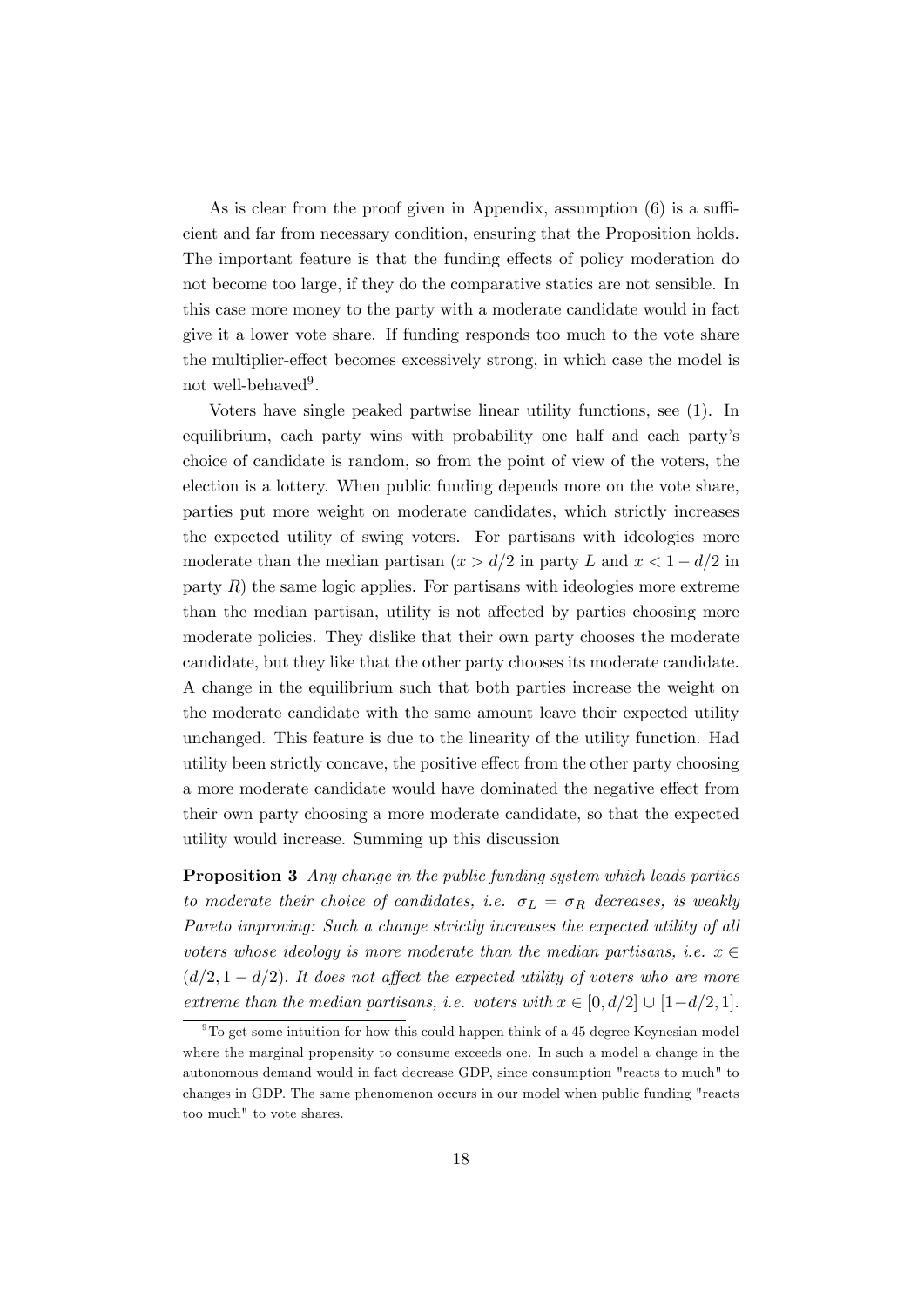Proposition 3 does not take into account the cost of public funds. In so far as the change in the funding system involves more funds, there is of course a cost which has to be taken into account. To account for this effect one could include a term  $-\gamma (\Psi_T)^2$  in the utility function. Clearly, an increase in  $\Psi_T$  will then only be Pareto improving for voters in  $x \in (d/2, 1 - d/2)$  if  $\gamma$  is sufficiently small. For voters  $x \in [0, d/2] \cup [1 - d/2, 1]$ , any increase in  $\Psi_T$  would decrease their utility. This comment does, however, not affect changes in the public funding system such that the total amount of funding is constant, such as those considered in Proposition 2. For the sake of completeness we state

Corollary 4 Proposition 5 A change in the public funding system so that the total funding remains constant but depends more on vote shares (as in Proposition 2) is weakly Pareto improving.

#### 8 The asymmetric case

In the discussion of the public funding systems it has been argued that funding related to vote shares is unfair because it benefits large parties and puts smaller parties at a disadvantage. If the playing field is not level, public funding may tilt it even more (see for instance the Electoral Reform Green Paper of the Commonwealth of Australia, Commonwealth of Australia, 2008, pp 33). It is therefore important to consider the case where the parties are asymmetric. This complicates matters substantially so analytic results are not available, and we rely on a number of simulations <sup>10</sup>. We show that if parties are not too asymmetric, an increase in public funding increases the likelihood that a moderate candidate wins the election, which improves welfare. This is, to the best of our knowledge, a novel result suggesting that, contrary to intuition, an advantage or asymmetry in the political competition between parties may be desirable for society as a whole.

There are several ways in which parties can be asymmetric in our model. One party may be advantaged by having a larger group of partisans or it may have access to a larger lump sum of money (perhaps from private funds). The partisans of one party may be more extremist than those of the other party. It may also be that it has an advantage in informing voters. This may be because it has better access to media, media may be slanted, or because

 $10$ The Mathematica notebooks used for the simulations are avaliable at request.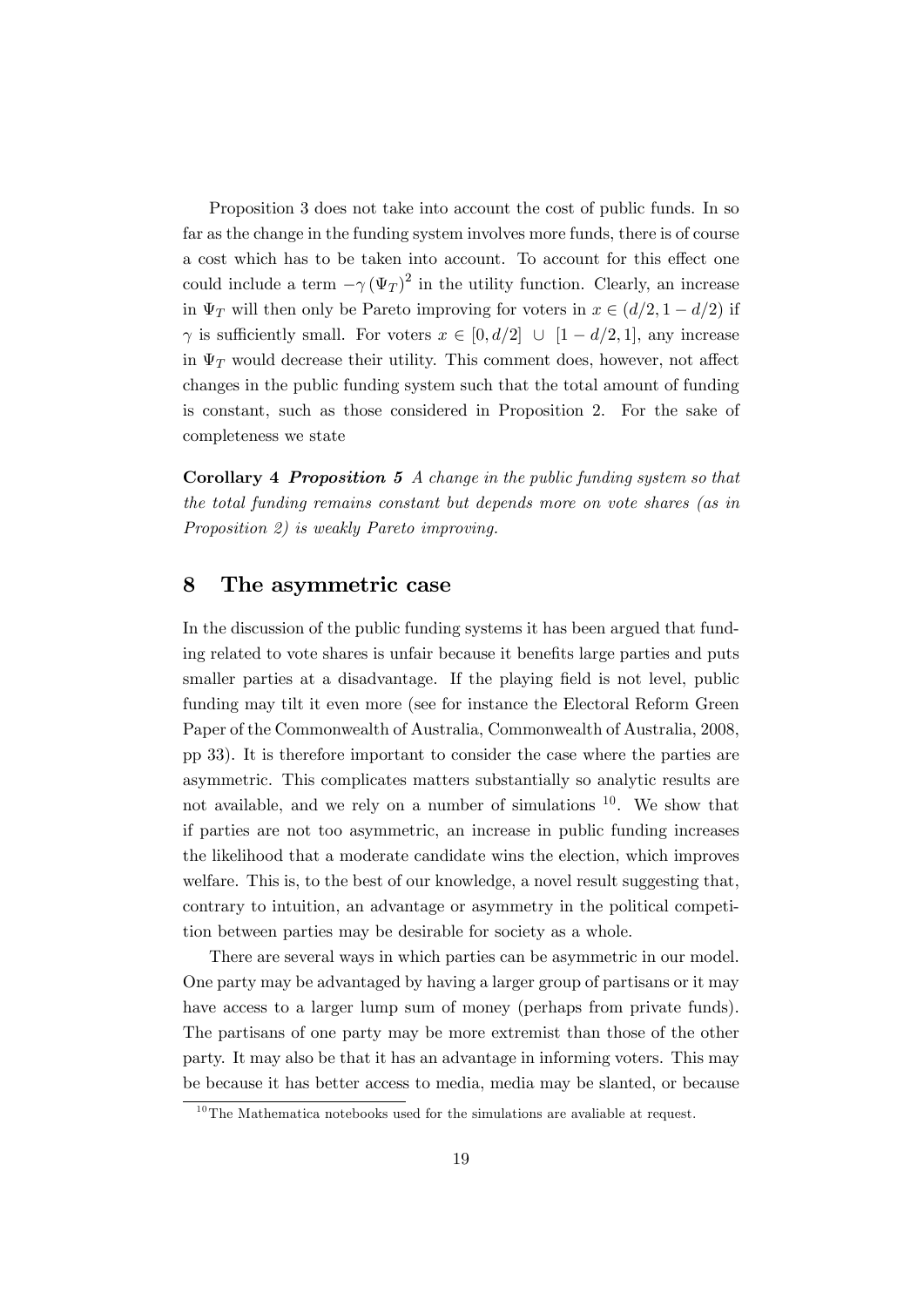it has a better party organization. In short, it may have a more efficient information technology.

We have considered all three cases, and qualitatively the results are similar. Here we focus on the case where one party has a more efficient information technology than the other party has. Recall that this technology is given by equation (4) and it is more efficient the lower is  $\alpha$ . We now assume that the parties have different  $\alpha's$  and in particular that party L is advantaged so that  $\alpha_L < \alpha_R$ . We have considered a series of numerical examples, which fulfill assumptions  $(2)$ ,  $(3)$  and  $(6)$ , and we present one here, which illustrates our main findings. The total amount of public funds is 0.8, other parameters of the model are  $d = 0.1$ ;  $\varepsilon = 0.05$ ;  $\tau = 0.2$ ;  $\eta = 0.5$ . As in Proposition 2, we focus on the effect of changes in  $\psi_1$  keeping the total amount of public funding constant: We let  $\psi_1$  increase from 0 to 0.8, simultaneously adjusting the lump sum part  $\psi_0$ , so that total public funding is constant. Notice that when  $\psi_1 = 0$ , all public funds are lump sum, while when  $\psi_1 = 0.8$  they are entirely a function of vote shares. We consider different degrees of asymmetry in the information technology: In particular, we fix  $\alpha_R = 1$ , and we let  $\alpha_L$  vary from 0.2, corresponding to a case where party L has a very large informational advantage, to  $\alpha_L = 1$ , where the situation is symmetric. To illustrate, if the public funds are divided evenly and  $\alpha_L = 0.2$ , then party L is able to inform 58% of the voters while party R is only able to inform  $26\%$ .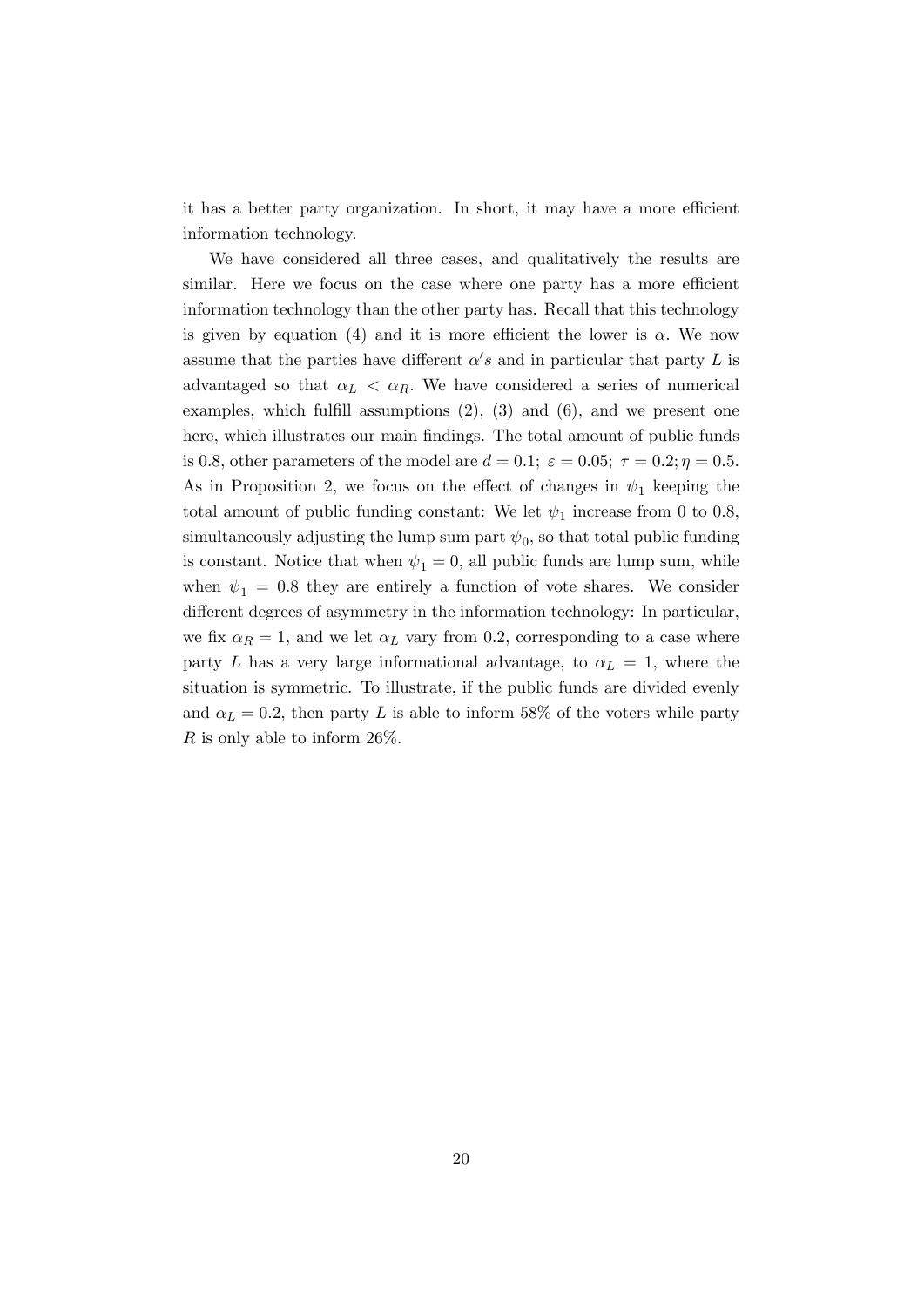|                  | $\psi_1$        | $\Omega$    | 0.266667    | 0.533333    | 0.8         |
|------------------|-----------------|-------------|-------------|-------------|-------------|
| $\alpha_L=0.2$   | $\sigma_L$      | 0.0154      | 0.0148      | 0.0142      | 0.0135      |
|                  | $\sigma_R$      | 0.293       | 0.295       | 0.296       | 0.298       |
|                  | Prob. ext. wins | 0.1304      | 0.1306      | 0.1307      | 0.1308      |
|                  | Prob. L wins    | 0.5664      | 0.5668      | 0.5673      | 0.5679      |
|                  | Welfare         | $-0.429076$ | $-0.429081$ | $-0.429085$ | $-0.429090$ |
| $\alpha_L{=}0.5$ | $\sigma_L$      | 0.064       | 0.063       | 0.062       | 0.061       |
|                  | $\sigma_R$      | 0.272       | 0.273       | 0.275       | 0.276       |
|                  | Prob. ext. wins | 0.1523      | 0.1521      | 0.1519      | 0.1517      |
|                  | Prob. L wins    | 0.5489      | 0.5496      | 0.5501      | 0.5508      |
|                  | Welfare         | $-0.429758$ | $-0.429753$ | $-0.429748$ | $-0.429743$ |
| $\alpha_L = 0.8$ | $\sigma_L$      | 0.133       | 0.132       | 0.131       | 0.130       |
|                  | $\sigma_R$      | 0.2331      | 0.2338      | 0.2346      | 0.2353      |
|                  | Prob. ext. wins | 0.1749      | 0.1747      | 0.1744      | 0.1742      |
|                  | Prob. L wins    | 0.5235      | 0.5239      | 0.5244      | 0.5248      |
|                  | Welfare         | $-0.430467$ | $-0.430459$ | $-0.430451$ | $-0.430443$ |
| $\alpha_L = 1$   | $\sigma_L$      | 0.1940      | 0.1937      | 0.1935      | 0.1933      |
|                  | $\sigma_R$      | 0.1940      | 0.1937      | 0.1935      | 0.1933      |
|                  | Prob. ext. wins | 0.1884      | 0.1881      | 0.1879      | 0.1877      |
|                  | Prob. L wins    | 0.5         | 0.5         | 0.5         | 0.5         |
|                  | Welfare         | $-0.430886$ | $-0.430879$ | $-0.430871$ | $-0.430864$ |

Table 1: Asymmetry in the Information Technology

Total amount of public funds= 0.8,  $d = 0.1$ ;  $\varepsilon = 0.05$ ;  $\tau = 0.2$ ;  $\eta = 0.5$ .

In Table 1 we present the results for four different values of  $\alpha_L$ . In each case, the table contains each partyís probability of choosing an extremist candidate,  $\sigma_L$  and  $\sigma_R$ , the probability that an extremist candidate wins, the probability of winning for party  $L$ , and total welfare for different values of  $\psi_1$ .

As can be seen from Table 1, a higher  $\psi_1$  increases the probability of victory for party L, when it has an informational advantage, i.e. when  $\alpha_L < 1$ . Party L reacts by moderating its policy, i.e. reduding the probability,  $\sigma_L$ , with which it chooses an extremist candidate. The reason is twofold; when  $\psi_1$  increases party L receives more funds (in absolute as well as relative terms) making it possible for the party to inform even more voters. The high level of information among voters implies that a more moderate policy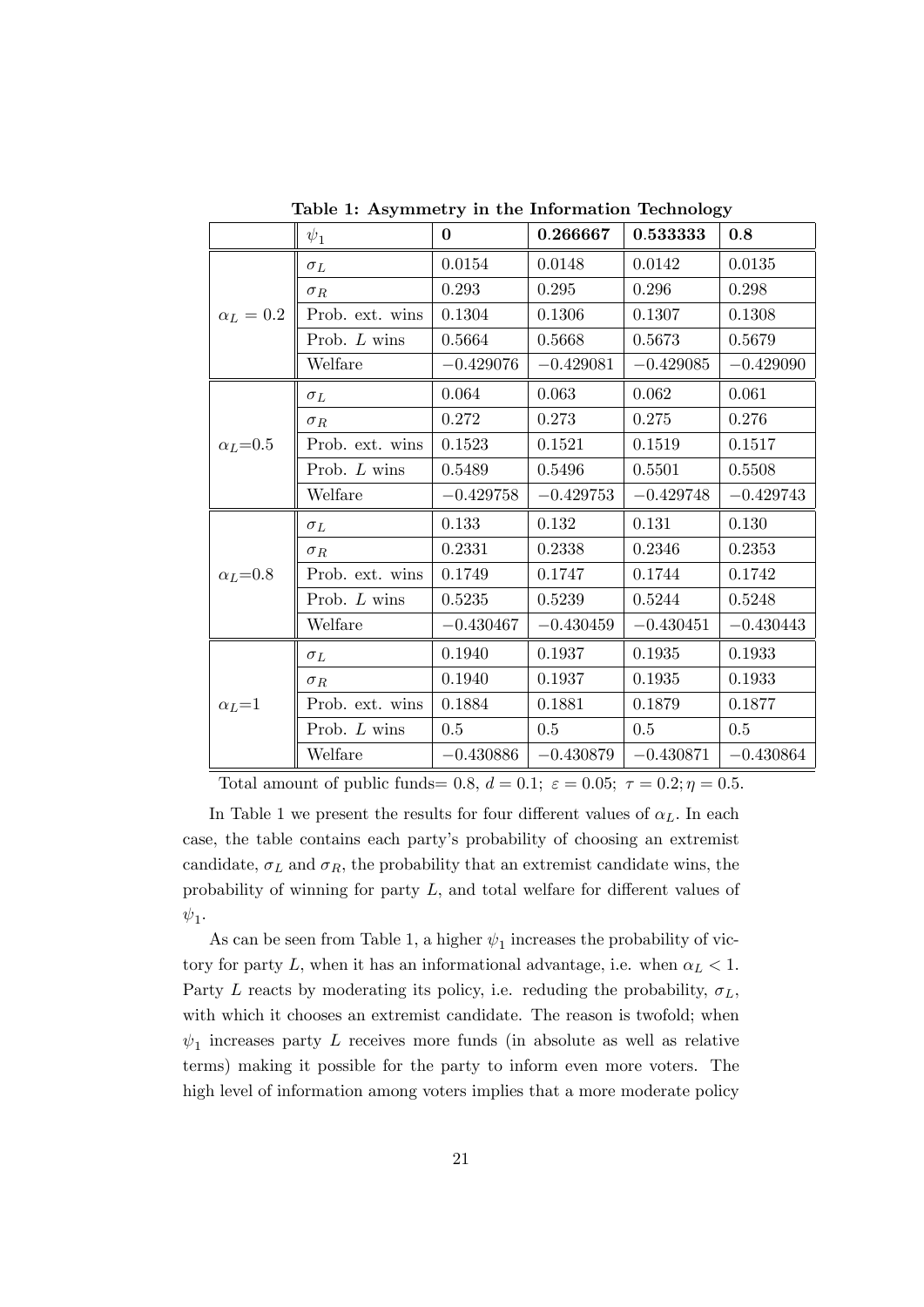gives a larger vote response, and this makes a moderate policy more attractive. Furthermore, voters understand that the party receives large funds. If, therefore, a voter is not informed about the partyís policy, she rationally updates her beliefs and puts relatively much weight on the probability that the party has an extremist policy, making it less likely that she is going to vote for party L. This response by the uninformed voters in itself makes an extremist policy less attractive and in the end party  $L$  becomes very moderate and its probability of victory increases.

On the other hand, the disadvantaged party  $R$  responds by choosing a more extremist strategy. Its relatively poor information technology implies that, for the same amount of campaign funds, it can inform fewer voters than party L: Hence, the vote response from a more moderate policy is smaller for party  $R$  than for party  $L$ . This makes a moderate policy less attractive for party  $R$ . Furthermore, since voters realize that party  $R$  cannot inform so many voters, they do not change beliefs very much when they are not informed by party  $R$ . Hence, the belief response to an extremist policy (where a party does not campaign) does not hurt party  $R$  so much. In the end, the higher is  $\psi_1$ , the less funds party R receives and its response is to choose a more extremist policy.

Hence, our results point out that if the playing field is not level, so that one party has an advantage, the public funding system amplifies this asymmetry: it increases the probability of victory of the advantaged party<sup>11</sup>.

Notice that from an ideological point of view the parties are symmetric. Still in equilibrium, the informational asymmetry implies that one party chooses a very moderate strategy and wins the election with a high probability, while the disadvantaged party reacts by choosing an extremist strategy and wins with a low probability. Hence, the difference in moderation is not explained by differences in the moderation of parties' ideologies, but entirely by the asymmetry in the information technology. The more public funding depends on vote shares the more pronounced this phenomenon becomes.

<sup>&</sup>lt;sup>11</sup>One might object that by reducing  $\alpha_L$  we increase the efficiency of the overall information technology so that more people can be informed, and then it is unclear whether the result is due to the asymmetry between parties or to such improvement on the information technology. To answer this criticism we have carried out other numerical simulations where we change both the value of  $\alpha_L$  and the value of  $\alpha_R$  to maintain the maximum number of persons that can be informed constant. The results, available from the authors upon request, are very similar to the ones presented here.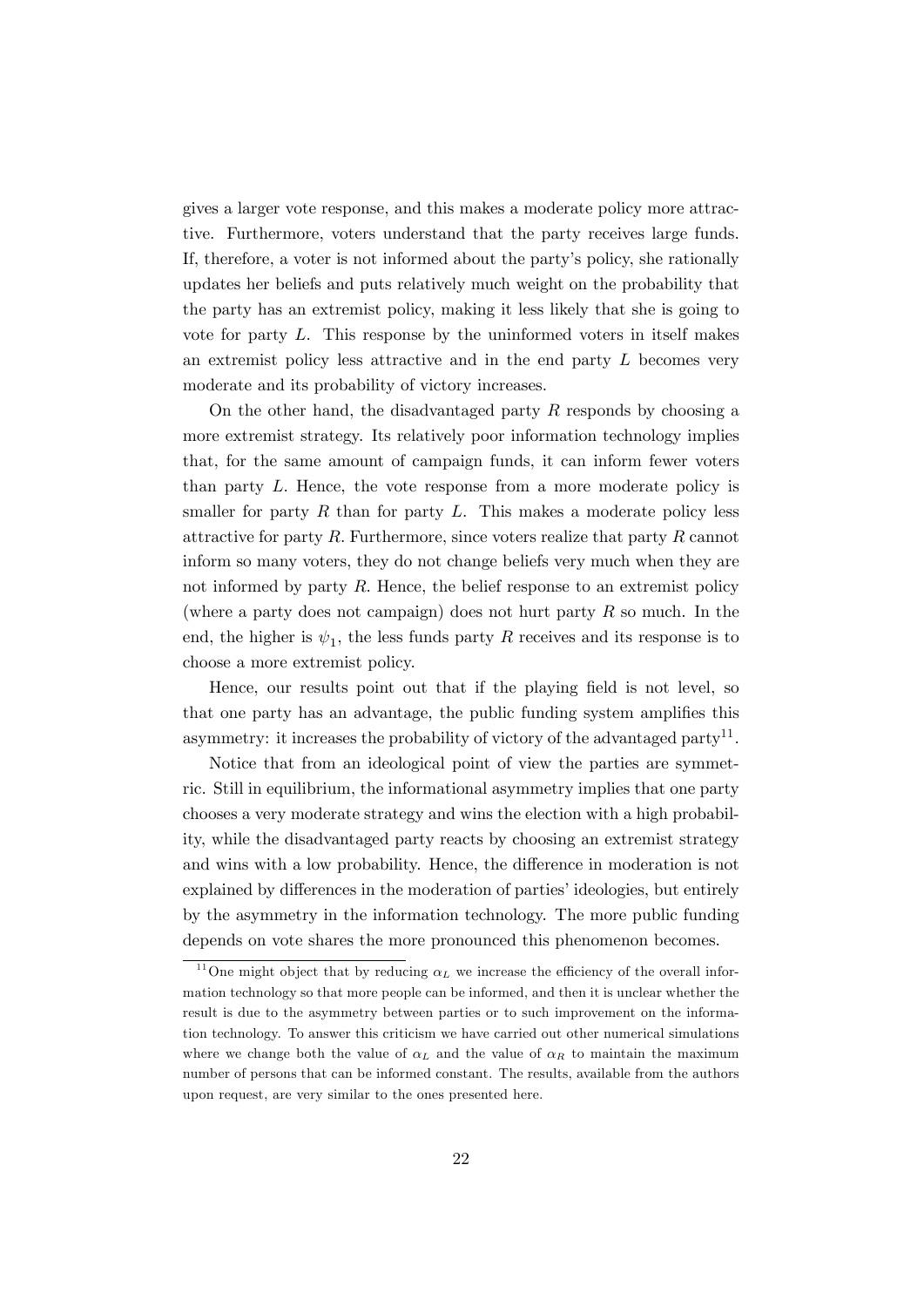Our results support the often made claim that public funding benefits the advantaged party and this may be seen as unfair. However, from a welfare perspective the relevant question is not whether a party is more likely to win or not but whether welfare is positively or negatively affected. From Proposition 2 we know that in the symmetric case, a higher  $\psi_1$  is welfare improving since both parties react by moderating their policies. In the asymmetric case, the moderation of the large party  $L$  is beneficial for total welfare, on the other hand the extremism of the smaller party  $R$  is not. The net effect is the sum of the two. As is clear from Table 1, the former effect dominates for values  $\alpha_L$  equal to 0,5 and above, i.e. as long as the information technologies of the two parties are not "too asymmetric". In fact numerous simulations, not reported here, show that the former effect dominates for  $\alpha_L$  above 0,35. In this case, a higher  $\psi_1$  improves total welfare even though the advantaged party  $L$  benefits at the expense of party R. However, for small  $\alpha_L$ , such as  $\alpha_L = 0.2$ , i.e. when the informational asymmetry is large, total welfare decreases. As can be seen in Table 1, in this case party L is already very moderate for low values of  $\psi_1$  and it is hardly possible to further moderate its policy. Increasing  $\psi_1$  transfers resources from party  $R$  to party  $L$ , but this does not make  $L$  much more moderate. On the other hand, party  $R$  reacts by becoming more extremist and this effect now dominates. In fact, we see that the probability that a party (be it  $L$  or  $R$ ) wins with an extremist proposal increases. This makes for the overall negative total welfare effect.

Still, when the parties are not too different increasing the part of public funding which depends on vote shares improves welfare, even though it benefits the large and advantaged party at the expense at the smaller and disadvantaged party.

# 9 Concluding Remarks

We have considered public funding of political parties, where public funds depend on the vote share a party receives in the election. For symmetric parties, it was shown that this funding of campaign finance has the attractive feature that it leads to policy convergence. The convergence is increased when the funding depends on vote share compared to a situation when it is given in a lump sum fashion. Such a change induces a weak Pareto im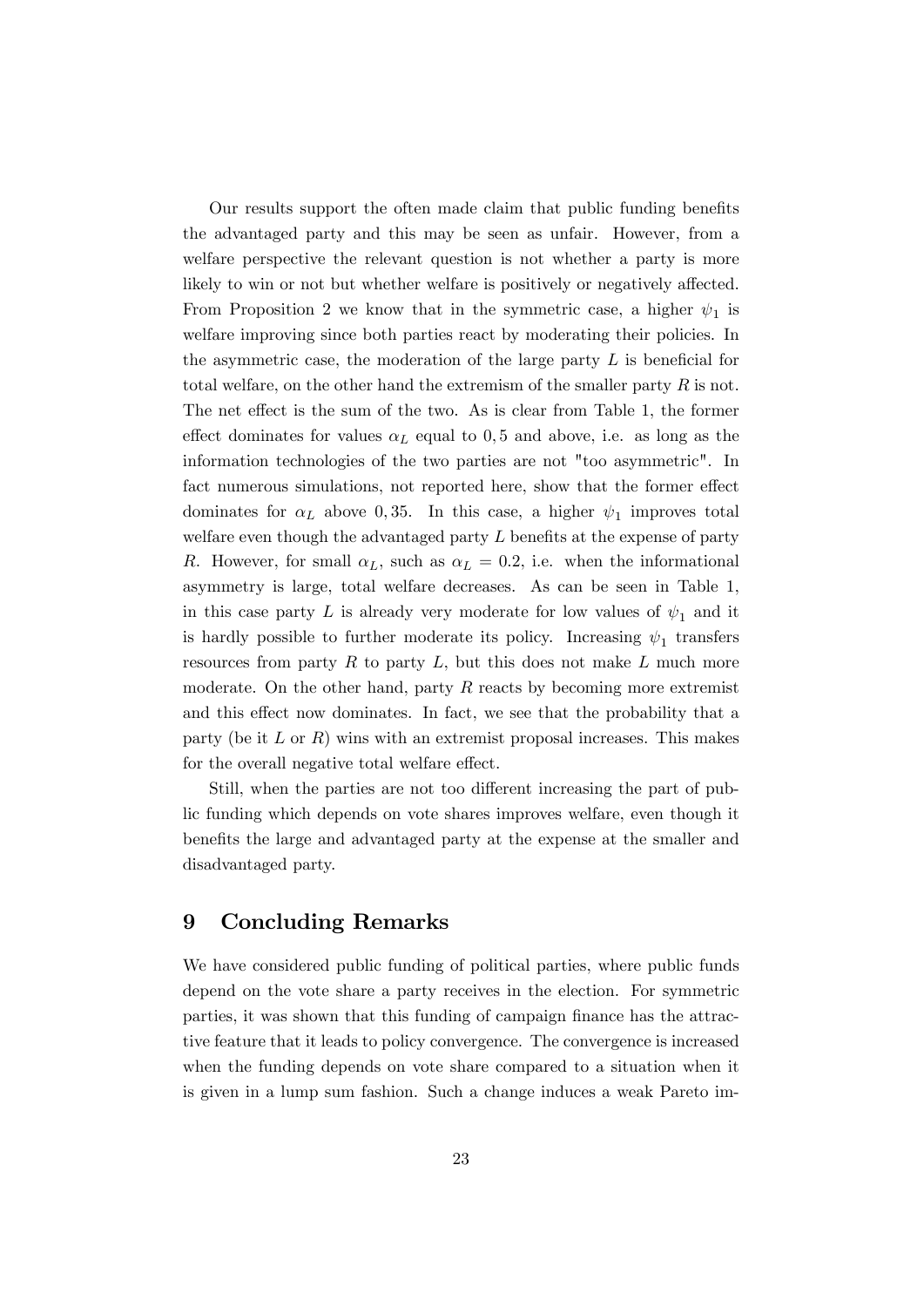provement, it strictly increases utility of all non-extreme votes, while voters at the extremes are unaffected by the change.

For asymmetric parties, the large party gains by increasing the public funding's dependence on vote shares and it moderates its policy. The smaller party looses and reacts by choosing a more extremist policy. As long as the asymmetry is not too large, this is welfare improving as the moderation of the large party and the greater likelihood it wins the election outweighs the extremism of the smaller party. However, when the parties are very asymmetric, the large party is already very moderate and a further moderation has to be marginal. Therefore the increased extremism of the smaller party dominates in total welfare and further dependence on vote shares may be detrimental to welfare.

In the paper it was assumed that the parties have access to a perfect credit market, so that they can spend the public funds before the election takes place. An interesting extension of the model would be to a case, where the credit market, albeit important, does not function as well as in the present paper. In this case parties would to some extent have to rely on funds received from the previous election's vote share. This would create a dynamic link between elections, where a party which performs well in an election will be in an advantageous position in future elections. In this way public funding may induce cycles in the support for parties. The investigation of this link will be the subject of further research.

# 10 Appendix

#### Proof of Proposition 1.

When public funding does not depend on vote shares,  $\Psi = \psi_0$ , and it follows that  $\phi_R^{em} = \phi^{mm} = \phi$ . Furthermore

$$
\phi = \frac{\psi_0}{\psi_0 + \alpha}.\tag{20}
$$

Hence (17) reduces to

$$
\tilde{v}_{em} = \frac{1}{2} - \frac{d}{8\tau} \phi \left( \frac{\sigma_L}{\sigma_L + (1 - \sigma_L)(1 - \phi)} \right). \tag{21}
$$

From (16)

$$
\sigma_R = \frac{1}{2} - \frac{\tau}{\varepsilon} \left( \frac{2}{d} - 3 \right) \left( \frac{1}{2} - \tilde{v}_{em} \right),\,
$$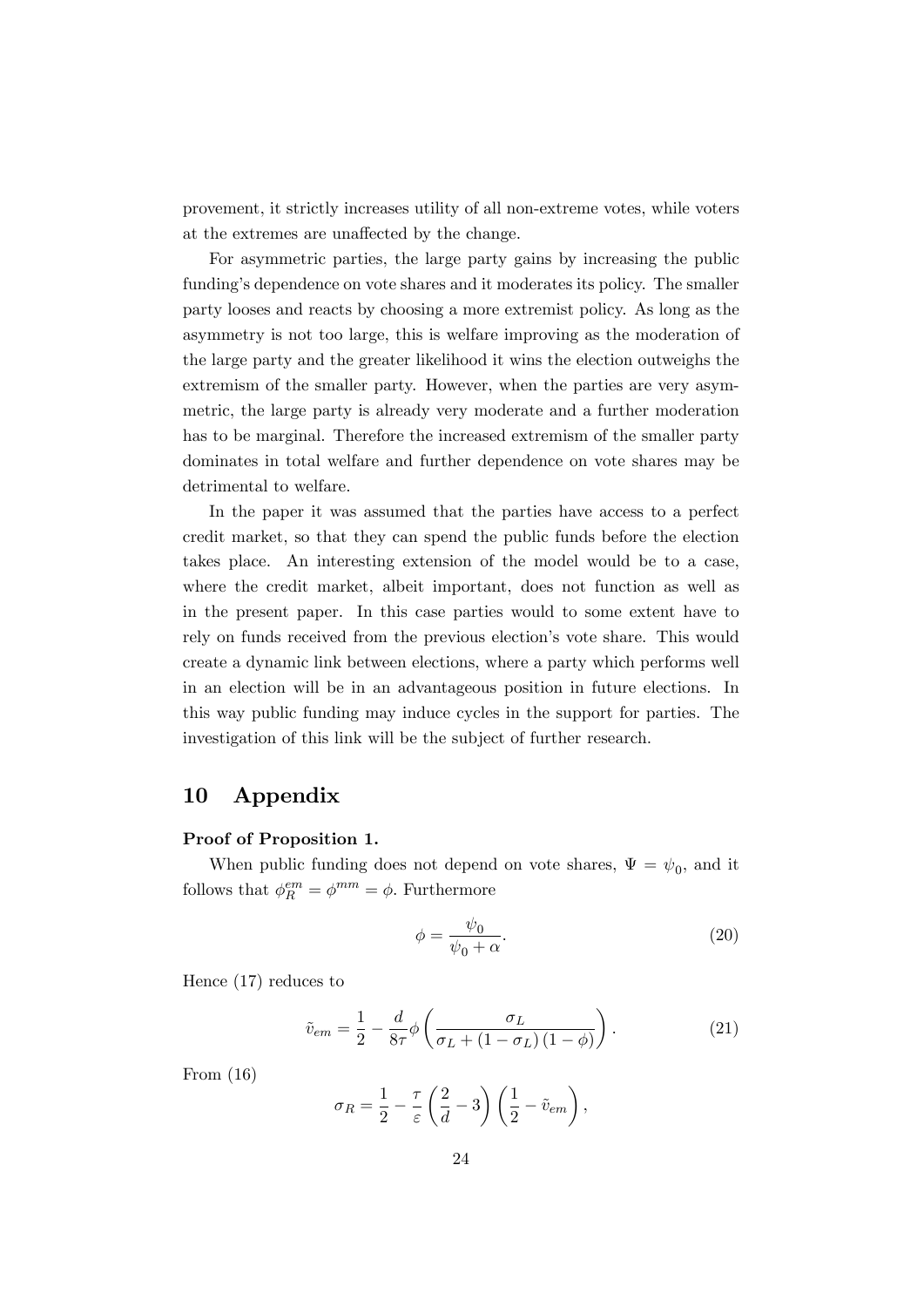which gives

$$
\tilde{v}_{em} = \frac{1}{\frac{\tau}{\varepsilon} \left(\frac{2}{d} - 3\right)} \left(\sigma_L - \frac{1}{2}\right) + \frac{1}{2},
$$

so that (21) becomes

$$
\frac{1}{\frac{\tau}{\varepsilon} \left(\frac{2}{d} - 3\right)} \left(\sigma_L - \frac{1}{2}\right) + \frac{1}{2} = \frac{1}{2} - \frac{d}{8\tau} \phi \left(\frac{\sigma_L \phi}{\sigma_L \phi + \left(1 - \sigma_L\right) \left(1 - \phi\right) \phi}\right),\,
$$

giving

$$
\left(\sigma_L - \frac{1}{2}\right) = b\phi \left(\frac{\sigma_L}{\sigma_L + (1 - \sigma_L)\left(1 - \phi\right)}\right),\,
$$

where

$$
b = -\frac{d}{8\tau \frac{1}{\frac{\tau}{\varepsilon}(\frac{2}{d}-3)}} = \frac{1}{8} \frac{3d-2}{\varepsilon} < 0.
$$

Solving for  $\phi$  gives

$$
\phi = \frac{2\sigma_L - 1}{3\sigma_L + 2b\sigma_L - 2\sigma_L^2 - 1}.
$$

Hence, we have that  $\sigma_L$  is decreasing in  $\phi$  if the right hand side is decreasing in  $\sigma_L$ . Differentiating

$$
\frac{\partial \left(\frac{2\sigma_L - 1}{3\sigma_L + 2b\sigma_L - 2\sigma_L^2 - 1}\right)}{\partial \sigma_L} = \frac{4\sigma_L^2 - 4\sigma_L + 2b + 1}{\left(3\sigma_L + 2b\sigma_L - 2\sigma_L^2 - 1\right)^2},
$$

which is less than zero if

$$
4\sigma_L^2 - 4\sigma_L + 2b + 1 < 0,
$$

this if fulfilled if

$$
2b + 1 = 2\frac{1}{8}\frac{3d - 2}{\varepsilon} + 1 < 0,
$$
\n
$$
\varepsilon < \frac{1}{2} - \frac{3}{4}d.
$$

which is fulfilled under our maintained assumption  $\varepsilon \leq 1/2 - \mu - d$ .

It therefore follows that  $\sigma_L$  is decreasing in  $\phi$ . Since  $\phi$  is increasing in  $\psi_0$ (cf (20) it follows that  $\sigma_L$  is decreasing in  $\psi_0$ . This proves the Proposition.  $\Box$ 

#### Proof of Proposition 2

The assumption that total public funding is constant,  $2d\psi_0 + d\psi_1 = 0$ , implies

$$
\frac{d\psi_0}{d\psi_1} = -\frac{1}{2}.\tag{22}
$$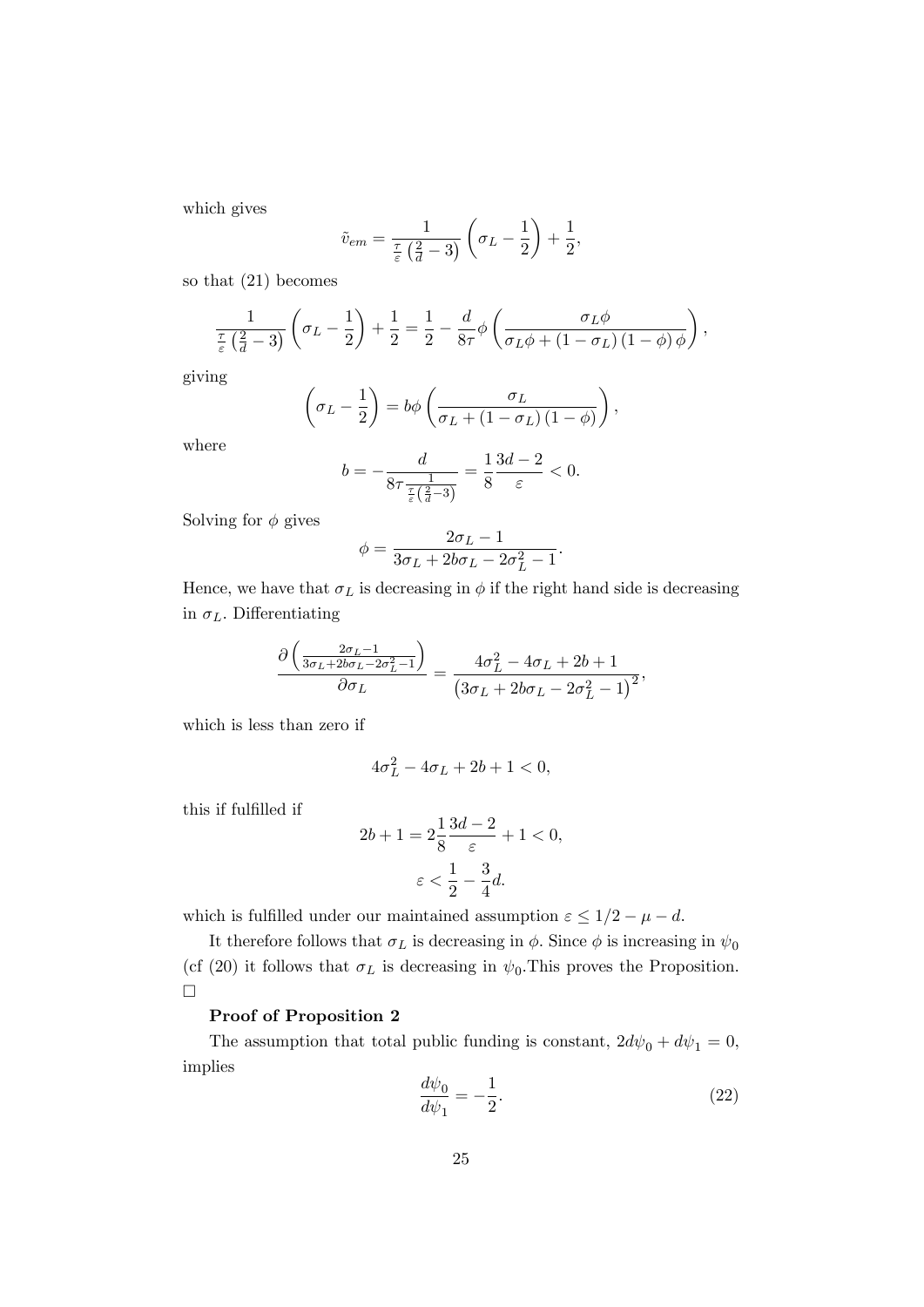Notice that as  $\phi^{mm} = \frac{\psi_0 + \psi_1 \cdot (\frac{1}{2})}{\psi_0 + \psi_1 \cdot (\frac{1}{2})}$  $\psi_0 + \psi_1 \cdot (\frac{1}{2}) + \alpha$ 

$$
\frac{d\phi^{mm}}{d\psi_1}=0.
$$

Let

$$
A = \left(\frac{\phi_R^{em}}{\phi_R^{em} + \frac{1-\sigma_L}{\sigma_L} \left(1 - \phi^{mm}\right) \phi^{mm}}\right),
$$

then (17) can be written

$$
\tilde{v}_{em} = \frac{1}{2} - \frac{d}{8\tau} \phi_R^{em} A,
$$

so

$$
\frac{d\tilde{v}_{em}}{d\psi_1} = -\frac{d}{8\tau} \left( \frac{d\phi_R^{em}}{d\psi_1} A + \phi_R^{em} \frac{dA}{d\psi_1} \right). \tag{23}
$$

Using  $(18)$  and  $(22)$  we have

$$
\frac{d\phi_R^{em}}{d\psi_1} = \phi \prime \cdot \left( -\frac{1}{2} + \left( \frac{1-\eta}{2} + \eta \left( 1 - \tilde{v}_{em} \right) \right) - \psi_1 \eta \frac{d\tilde{v}_{em}}{d\psi_1} \right), \tag{24}
$$

where (cf. (4)),  $\phi$  > 0.

In a symmetric equilibrium,  $\sigma_L = \sigma_R$ . From (16), we therefore have

$$
\frac{d\sigma_L}{d\tilde{v}_{em}} = \frac{d\sigma_R}{d\tilde{v}_{em}} = \frac{\tau}{\varepsilon} \left(\frac{2}{d} - 3\right).
$$

Using this and (16), we get

$$
\frac{d\left(\frac{1-\sigma_L}{\sigma_L}\left(1-\phi^{mm}\right)\phi^{mm}\right)}{dv_{em}} = \frac{d\left(\left(\frac{1}{\frac{1}{2}-\frac{\tau}{\varepsilon}\left(\frac{2}{d}-3\right)\left(\frac{1}{2}-\tilde{v}_{em}\right)}-1\right)\left(1-\phi^{mm}\right)\phi^{mm}\right)}{dv_{em}}
$$
\n
$$
= -\frac{\frac{\tau}{\varepsilon}\left(\frac{2}{d}-3\right)\left(1-\phi^{mm}\right)\phi^{mm}}{\left(\frac{1}{2}-\frac{\tau}{\varepsilon}\left(\frac{2}{d}-3\right)\left(\frac{1}{2}-\tilde{v}_{em}\right)\right)^2},
$$

and thus

$$
\frac{dA}{d\psi_1} = \frac{d\phi_E^{em}}{d\psi_1} \left( \phi_R^{em} + \frac{1-\sigma_L}{\sigma_L} \left( 1 - \phi^{mm} \right) \phi^{mm} \right) - \phi_R^{em} \left( \frac{d\phi_E^{em}}{d\psi_1} - \frac{\frac{\tau}{\varepsilon} \left( \frac{2}{d} - 3 \right) \left( 1 - \phi^{mm} \right) \phi^{mm}}{\left( \frac{1}{2} - \frac{\tau}{\varepsilon} \left( \frac{2}{d} - 3 \right) \left( \frac{1}{2} - \tilde{v}_{em} \right) \right)^2} \frac{d\tilde{v}_{em}}{d\psi_1} \right)}{\left( \phi_R^{em} + \frac{1-\sigma_L}{\sigma_L} \left( 1 - \phi^{mm} \right) \phi^{mm} \right)^2}
$$
\n
$$
= \frac{\frac{d\phi_E^{em}}{d\psi_1} \left( \frac{1-\sigma_L}{\sigma_L} \left( 1 - \phi^{mm} \right) \phi^{mm} \right) + \phi_R^{em} \left( \frac{\frac{\tau}{\varepsilon} \left( \frac{2}{d} - 3 \right) \left( 1 - \phi^{mm} \right) \phi^{mm}}{\sigma_L^2} \frac{d\tilde{v}_{em}}{d\psi_1} \right)}{\left( \phi_R^{em} + \frac{1-\sigma_L}{\sigma_L} \left( 1 - \phi^{mm} \right) \phi^{mm} \right)^2}.
$$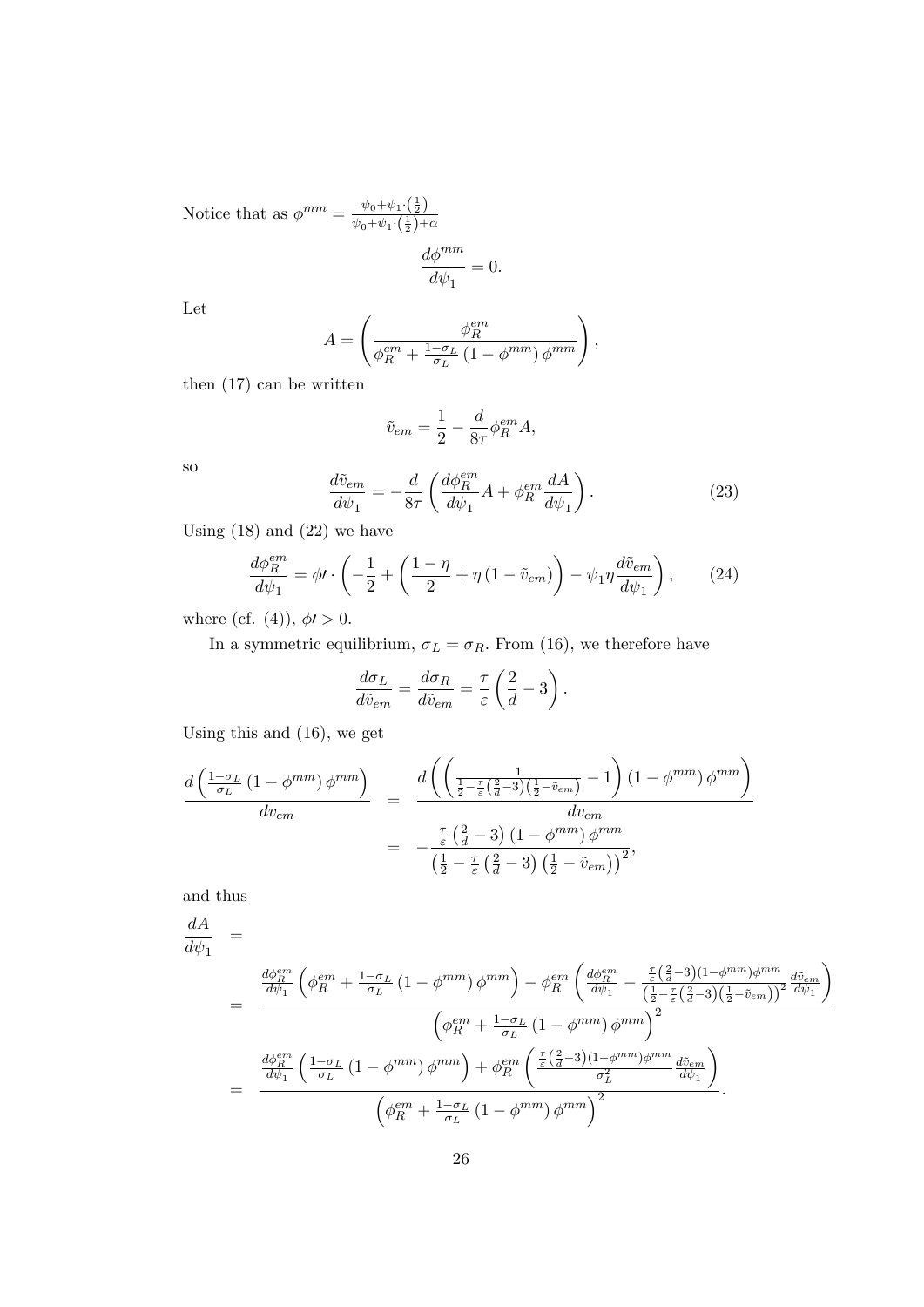Inserting into (23) gives

$$
\frac{d\tilde{v}_{em}}{d\psi_1} = -\frac{d}{8\tau} \cdot \left(\begin{array}{c} \frac{d\phi_R^{em}}{d\psi_1} \left( \frac{\phi_R^{em}}{\phi_R^{em} + \frac{1-\sigma_L}{\sigma_L}(1-\phi^{mm})\phi^{mm}} \right) \\ \frac{d\phi_R^{em}}{\psi_1} \left( \frac{1-\sigma_L}{\sigma_L}(1-\phi^{mm})\phi^{mm} \right) + \phi_R^{em} \left( \frac{\frac{\tau}{\varepsilon} \left( \frac{2}{d}-3 \right) (1-\phi^{mm})\phi^{mm}}{\sigma_L^2} \frac{d\tilde{v}_{em}}{d\psi_1} \right) \\ + \phi_R^{em} \frac{d\phi_R^{em}}{\psi_1} \left( \frac{1-\sigma_L}{\sigma_L}(1-\phi^{mm})\phi^{mm} \right) + \phi_R^{em} \left( \frac{\frac{\tau}{\varepsilon} \left( \frac{2}{d}-3 \right) (1-\phi^{mm})\phi^{mm}}{\sigma_L^2} \frac{d\tilde{v}_{em}}{d\psi_1} \right) \end{array} \right)
$$

Collecting terms

$$
\frac{d\tilde{v}_{em}}{d\psi_1} = -\frac{d}{8\tau} \frac{\frac{d\phi_R^{em}}{d\psi_1} \phi_R^{em} \left(\phi_R^{em} + 2\frac{1-\sigma_L}{\sigma_L} \left(1-\phi^{mm}\right) \phi^{mm}\right) + (\phi_R^{em})^2 \left(\frac{\frac{\tau}{\varepsilon} \left(\frac{2}{d}-3\right) (1-\phi^{mm}) \phi^{mm}}{\sigma_L^2} \frac{d\tilde{v}_{em}}{d\psi_1}\right)}{\left(\phi_R^{em} + \frac{1-\sigma_L}{\sigma_L} \left(1-\phi^{mm}\right) \phi^{mm}\right)^2}.
$$

Using (24) gives

$$
\frac{d\tilde{v}_{em}}{d\psi_{1}} = -\frac{d}{8\tau} \cdot \left( \left( \phi I \cdot \left( -\frac{1}{2} + \left( \frac{1-\eta}{2} + \eta \left( 1 - \tilde{v}_{em} \right) \right) - \psi_{1} \eta \frac{d\tilde{v}_{em}}{d\psi_{1}} \right) \right) \phi_{R}^{em} \left( \phi_{R}^{em} + 2\frac{1-\sigma_{L}}{\sigma_{L}} \left( 1 - \phi^{mm} \right) \phi^{mm} \right) \right) \right) \times \left( \phi_{R}^{em} \left( \phi_{R}^{em} + 2\frac{1-\sigma_{L}}{\sigma_{L}} \left( 1 - \phi^{mm} \right) \phi^{mm} \right) \right) \right)
$$
\n
$$
+ \left( \phi_{R}^{em} \right)^{2} \left( \frac{\tau}{\epsilon} \left( \frac{2}{d} - 3 \right) \left( 1 - \phi^{mm} \right) \phi^{mm} \frac{d\tilde{v}_{em}}{d\psi_{1}} \right)
$$
\n
$$
\left( \phi_{R}^{em} + \frac{1-\sigma_{L}}{\sigma_{L}} \left( 1 - \phi^{mm} \right) \phi^{mm} \right)^{2}
$$

Solving for  $\frac{d\tilde{v}_{em}}{d\psi_1}$  gives

$$
\frac{d\tilde{v}_{em}}{d\psi_{1}} = \frac{-\left(\left(\phi\prime\cdot\left(-\frac{1}{2}+\left(\frac{1-\eta}{2}+\eta\left(1-\tilde{v}_{em}\right)\right)\right)\right)\phi_{R}^{em}\left(\phi_{R}^{em}+2\frac{1-\sigma_{L}}{\sigma_{L}}\left(1-\phi^{mm}\right)\phi^{mm}\right)\right)}{\left(\left(\phi_{R}^{em}+\frac{1-\sigma_{L}}{\sigma_{L}}\left(1-\phi^{mm}\right)\phi^{mm}\right)^{2}\frac{8\tau}{d}-\phi\prime\psi_{1}\eta\phi_{R}^{em}\left(\phi_{R}^{em}+2\frac{1-\sigma_{L}}{\sigma_{L}}\left(1-\phi^{mm}\right)\phi^{mm}\right)}\right)}{+\phi_{R}^{em}\phi_{R}^{em}\left(\frac{\tau}{\varepsilon}\left(\frac{2}{d}-3\right)(1-\phi^{mm})\phi^{mm}\right)}\right)}.
$$

The numerator is negative as  $\tilde{v}_{em} < 1/2$ , hence the sign of  $\frac{d\tilde{v}_{em}}{d\psi_1}$  is opposite of the sign of the denominator.

Now the denominator is larger than

$$
\left(\phi_R^{em} + \frac{1 - \sigma_L}{\sigma_L} \left(1 - \phi^{mm}\right) \phi^{mm}\right)^2 \frac{8\tau}{d} - \phi \nu_1 \eta \phi_R^{em} \left(\phi_R^{em} + \frac{1 - \sigma_L}{\sigma_L} \left(1 - \phi^{mm}\right) \phi^{mm}\right) + \phi_R^{em} \phi_R^{em} \left(\frac{\frac{\tau}{\varepsilon} \left(\frac{2}{d} - 3\right) \left(1 - \phi^{mm}\right) \phi^{mm}}{\sigma_L^2}\right),
$$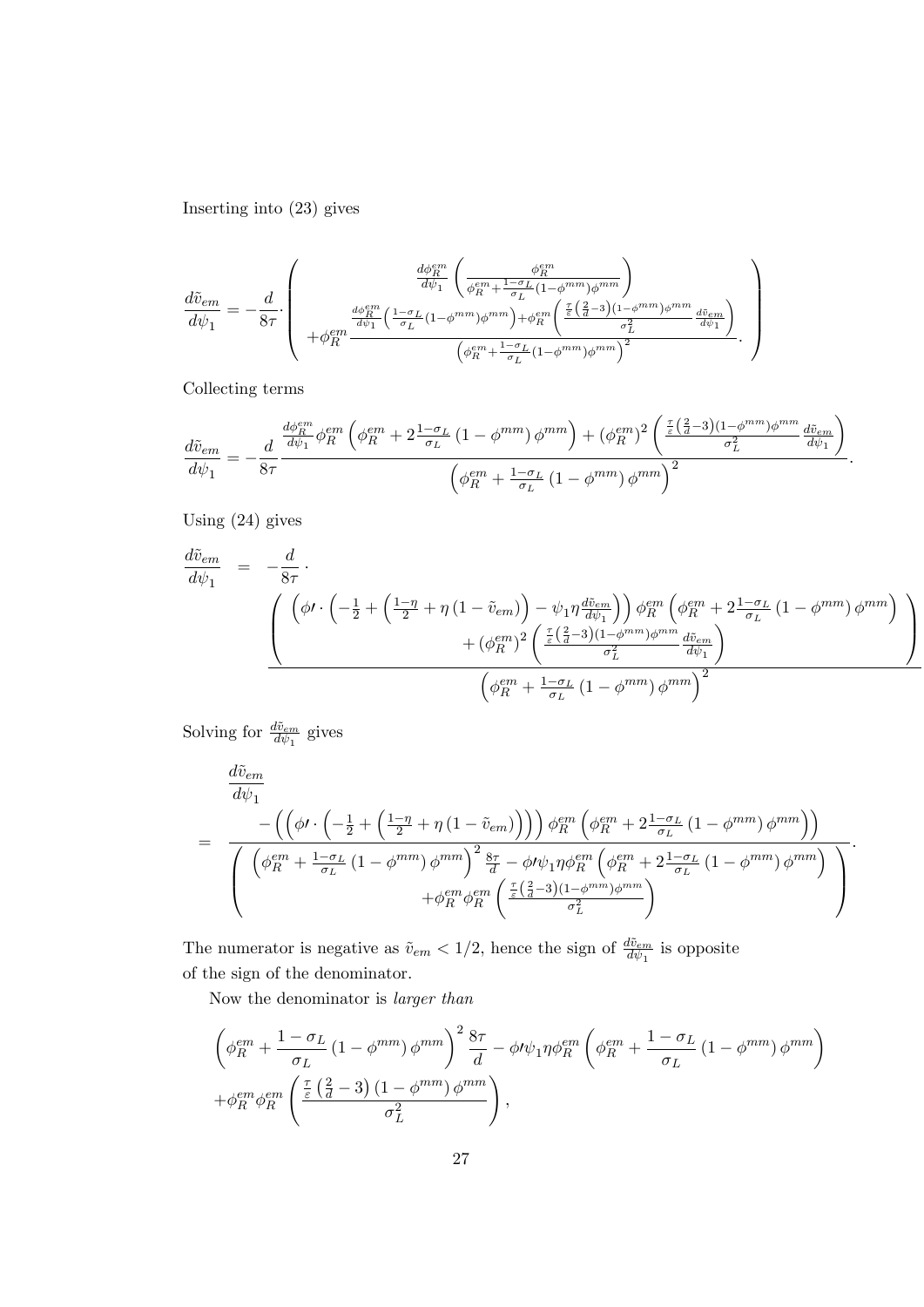which we can rewrite

$$
\left( \left( \frac{1 - \sigma_L}{\sigma_L} \left( 1 - \phi^{mm} \right) \phi^{mm} \right) \frac{8\tau}{d} + \left( \frac{8\tau}{d} - \phi \nu \psi_1 \eta \right) \phi_R^{em} \right) \left( \phi_R^{em} + \frac{1 - \sigma_L}{\sigma_L} \left( 1 - \phi^{mm} \right) \phi^{mm} \right) + \phi_R^{em} \phi_R^{em} \left( \frac{\frac{\tau}{\varepsilon} \left( \frac{2}{d} - 3 \right) \left( 1 - \phi^{mm} \right) \phi^{mm}}{\sigma_L^2} \right). \tag{25}
$$

All terms are positive if  $\frac{8\tau}{d} - \phi \nu_1 \eta > 0$ . From (4)  $\phi \nu = \frac{\alpha}{(c+\epsilon)}$  $\frac{\alpha}{(c+\alpha)^2} > 0$  and  $\phi$ *ll* < 0. Hence  $\phi$ *l* <  $\frac{\alpha}{(0+\alpha)}$  $\frac{\alpha}{(0+\alpha)^2} = \frac{1}{\alpha}$  $\frac{1}{\alpha}$  and  $\frac{8\tau}{d} - \phi \prime \psi_1 \eta > \frac{8\tau}{d} - \frac{\psi_1 \eta}{\alpha}$ Using assumption (6) we have that

$$
\frac{8\tau}{d} - \frac{\psi_1 \eta}{\alpha} > \frac{8\tau}{d} - 2.
$$

Using (3),  $\tau \geq \varepsilon + d/4$ , and the fact that  $d < 1/2$ ,

$$
\frac{8\tau}{d} > \frac{8\left(\varepsilon + d/4\right)}{d} > 2.
$$

This implies that (25) is positive and therefore that  $\frac{d\tilde{v}_{em}}{d\psi_1} < 0$ .

From (16) we then get that  $\frac{d\sigma_R}{d\psi_1} < 0$ . This proves the Proposition  $\Box$ .

# References

- [1] Alvarez, R.M. (1998), Information and Elections. Ann Arbor: The University of Michigan Press.
- [2] Ansolabehere, S. and S. Iyengar (1995). Going Negative: How Political Advertisements Shrink and Polarize the Electorate. New York: The Free Press.
- [3] Ashworth, S. (2006), Campaign Finance and Voter Welfare with Entrenched Candidates, American Political Science Review, 50, 214-231.
- [4] Austen-Smith, D. (1987). "Interest Groups, Campaign Contributions, and Probabilistic Voting." Public Choice 54:123-39.
- [5] Baron, D. P. (1994), "Electoral Competition with Informed and Uninformed Voters." American Political Science Review, 88, 33-47
- [6] Bille, L. (1997): "Partier i forandring", (in Danish: "Parties in Change") Odense Universitetsforlag.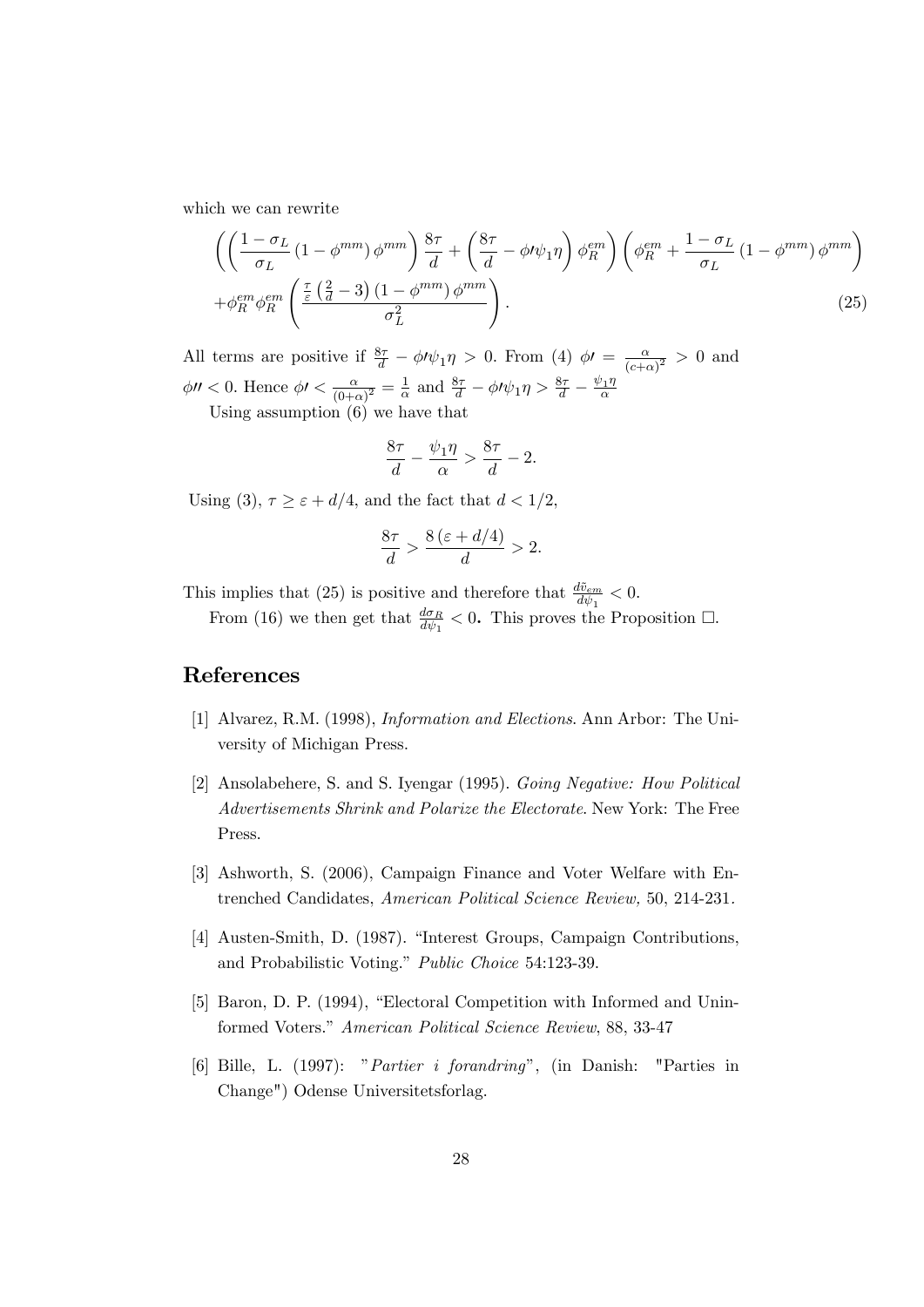- [7] Brians, C.L. and Wattenberg, M.P. (1996), "Campaign Issue Knowledge and Salience: Comparing Reception from TV commercials, TV News, and Newspapers", American Journal of Political Science, 40 (1), 172-193
- [8] Coate, S. (2004a), "Political Competition with Campaign Contributions and Informative Advertising", Journal of European Economic Association, 2(5), 772-804
- [9] Coate, S. (2004b), "Pareto Improving Campaign Finance Policy", American Economic Review, 94(3), 628-655
- [10] Commonwealth of Australia (2008), Electoral Reform Green Paper, Donations, Funding and Expenditure. http://www.dpmc.gov.au/consultation/elect\_reform/docs/electoral\_reform\_green\_paper.pdf
- [11] Danish Parliamentís Homepage (2013): http://www.ft.dk/Folketinget/Folketingets\_administration/Tal\_og\_regnskaber/Partierne.aspx
- [12] Galeotti, A. and Mattozzi, A. (2011), "Personal Influence: Social Context and Political Competition", American Economic Journal: Micro $economics, 3$  (February 2011): 307–327
- [13] Gelman, A. and King, G.  $(1993)$ , "Why are American presidential election polls so variable when votes are so predictable?", British Journal of Political Science, 23, 409-51
- [14] Holbrook, T.M.(1996). Do Campaigns matter?. Thousand Oaks: Sage Publications.
- [15] Idea (2008): See http://www.idea.int/parties/Önance/db/comparison\_view.cfm
- [16] Just, M., Crigler, A. and Wallach, L. (1990). "Thirty Seconds or Thirty Minutes: What Viewers Learn from Spot Advertisements and Candidate Debates." Journal of Communication 40.120-133.
- [17] Lazarsfeld, Berelston, P., B. and Gaudet, H. (1944), "The Peoples Choice", New York, Columbia University Press
- [18] McKelvey, R. and P. Ordeshook (1987), "Elections with Limited Information: A Multidimensional Model." Mathematical Social Science 14:77-99.